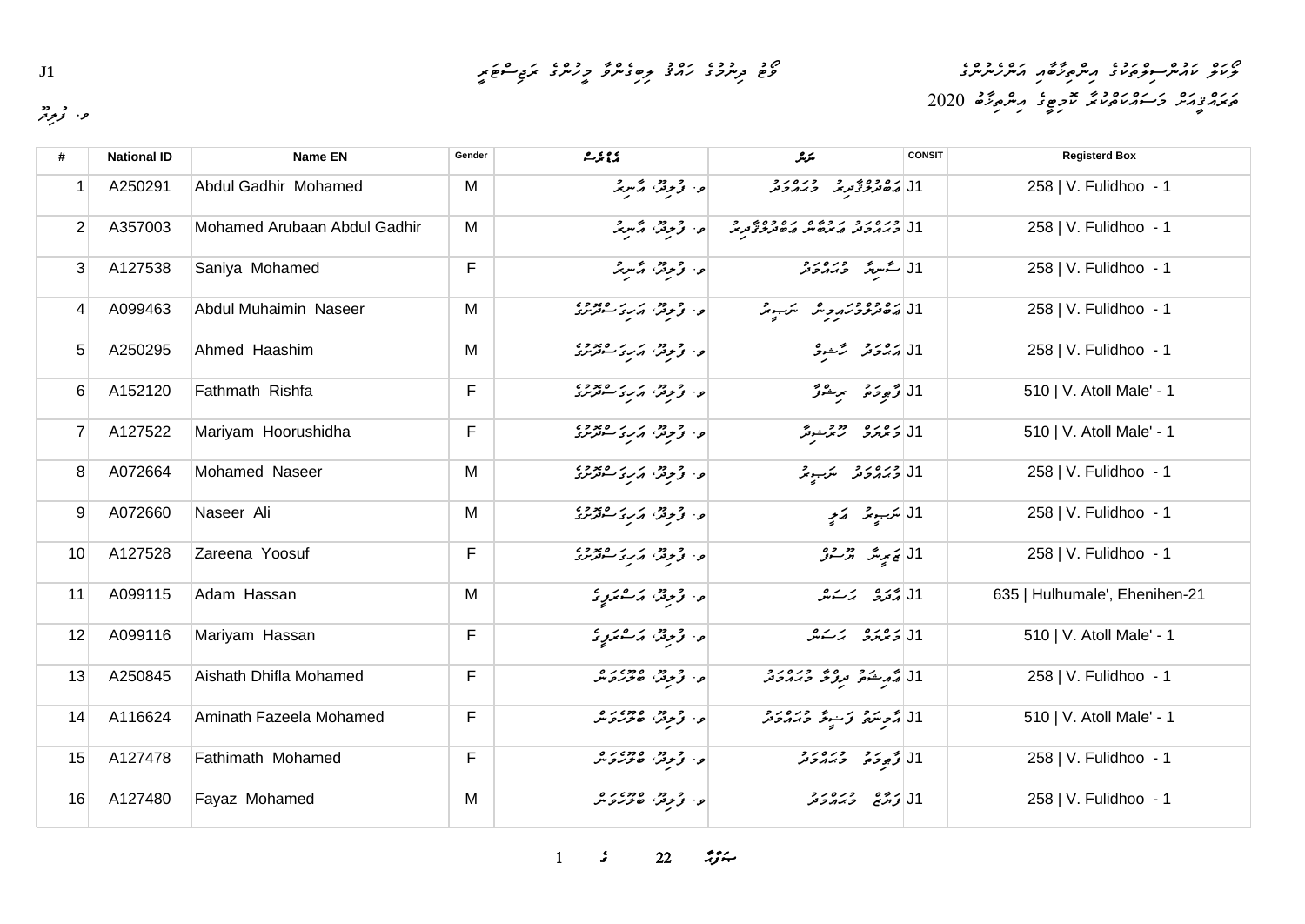*sCw7q7s5w7m< o<n9nOoAw7o< sCq;mAwBoEw7q<m; wBm;vB* م من المرة المرة المرة المرجع المرجع في المركبة 2020<br>مجم*د المريض المربوط المربع المرجع في المراجع المركبة* 

| 17 | A283957 | Hassan Fasheekh           | M            | ه د ود وده ده در پا               | J1 ټر <i>ندنگر تی شی</i> ژ              | 258   V. Fulidhoo - 1         |
|----|---------|---------------------------|--------------|-----------------------------------|-----------------------------------------|-------------------------------|
| 18 | A127481 | Zeena Mohamed             | F            | ه وتوفر، معززه بر                 | J1 <sub>م</sub> ېنگر ت <i>ېگەدە</i> تر  | 258   V. Fulidhoo - 1         |
| 19 | A127482 | Zoona Mohamed             | F            | ه د ور دوره ده د                  | J1 تيمگر <i>حيده د</i> ور               | 510   V. Atoll Male' - 1      |
| 20 | A127552 | Mohamed Nadheem           | M            | ه و ده محمد ده و                  | J1 <i>وبروبر و</i> س <i>ربر</i> و       | 635   Hulhumale', Ehenihen-21 |
| 21 | A026351 | Salih Mohamed             | M            | ه د وده مورده و                   | J1 يۇمەر ئە <i>مەدەر</i>                | 258   V. Fulidhoo - 1         |
| 22 | A127554 | Sobah Solih               | M            | ه د وده مورده و                   | J1 ينھ <sup>و</sup> بڻوبر               | 510   V. Atoll Male' - 1      |
| 23 | A022710 | Ahmed Waheed              | M            | ه . و وفران و ما ده و د           | J1 <i>مَدْدَوْرْ وَبِ</i> مْر           | 258   V. Fulidhoo - 1         |
| 24 | A155518 | Ali Musthafa              | M            | ە بۇ دەر ھۇشەھەر                  | 1ل <i>ھَي دُمبورٌ</i>                   | 510   V. Atoll Male' - 1      |
| 25 | A250624 | Fathimath Saushan Waheedh | $\mathsf{F}$ | ە بۇ دەر ھۇشەھەر                  | 11 <i>وڻجو خوش مشهر وَبيد</i>           | 510   V. Atoll Male' - 1      |
| 26 | A098422 | Hussain Waheed            | M            | ه . و وو. ه و شهره و د و          | J1 بر <i>کے مربٹر کا بر</i> یٹر         | 258   V. Fulidhoo - 1         |
| 27 | A056904 | Mariyam Faruhadha Waheed  | $\mathsf F$  | ە بۇ دەر ھۇشەھەر                  | 11  <i>خەمگە ۋىرىڭگە ئ</i> ەيدىگە       | 258   V. Fulidhoo - 1         |
| 28 | A234964 | Mohamed Haisham Waheedh   | M            | ە بۇ دەر ھۇشەھەر                  | 11 ديرورو رم شرق ځېږمتر                 | 510   V. Atoll Male' - 1      |
| 29 | A080218 | Sofiyya Adam              | $\mathsf F$  | و. وُمُحِمَّرٌ، ھُمُوَڪْمُبْرَوَى | J1 بەرەپۇ مەمر <i>ە</i>                 | 258   V. Fulidhoo - 1         |
| 30 | A074704 | Abdul Haseeb Mohamed      | M            | ه . و وقرا ، ، ، و ،              | 11 رەدورىي دىرەرد                       | 258   V. Fulidhoo - 1         |
| 31 | A044959 | Abdul Majeed Mohamed      | M            | د کو توټر کام څخه ک               | 11 رەپەرى بەر ئەرەر ئ                   | 258   V. Fulidhoo - 1         |
| 32 | A067181 | Abdul Mujeeb Mohamed      | M            | ه . و وحق الأمومي                 | 11 رەپوروپە مەربىر<br>11 مەمرىرىي مەمەم | 635   Hulhumale', Ehenihen-21 |
| 33 | A138647 | Ahmed Mohamed             | M            | و٠ وګونژ، ٤ پاڅو                  | 1ل پرورو وره دو                         | 258   V. Fulidhoo - 1         |

 $2$  *s*  $22$  *z*  $2\frac{2}{3}$  *i*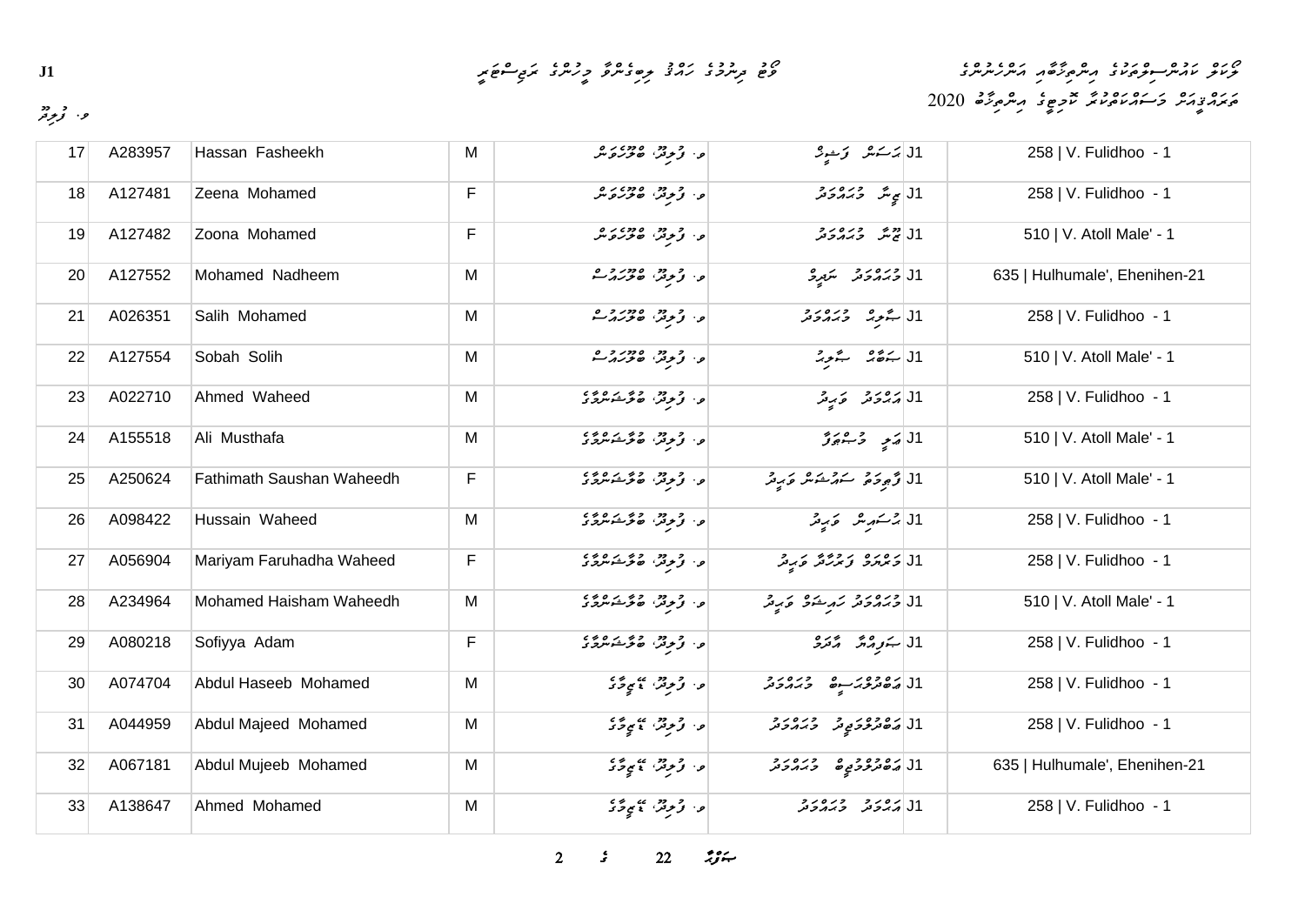*sCw7q7s5w7m< o<n9nOoAw7o< sCq;mAwBoEw7q<m; wBm;vB* م من المرة المرة المرة المرجع المرجع في المركبة 2020<br>مجم*د المريض المربوط المربع المرجع في المراجع المركبة* 

| 34 | A250565 | Ali Imran            | M           | ه . و <i>و ده</i> ، ، ، ، و د د    | 1ل  رَمِ په دِعْرَ تَرْ تَرْ               | 510   V. Atoll Male' - 1 |
|----|---------|----------------------|-------------|------------------------------------|--------------------------------------------|--------------------------|
| 35 | A362441 | Ibthisaama Ahmed     | $\mathsf F$ | و· تۇمۇتقى ئەمچ <sup>ى</sup> 2     | 11 رەموگى مەدرو                            | 510   V. Atoll Male' - 1 |
| 36 | A064689 | Moonifa Mohamed      | $\mathsf F$ | و . ۇوقۇ ، ئېچۇ ئ                  | J1 تۇس <i>بۇ دېم</i> ەد قر                 | 258   V. Fulidhoo - 1    |
| 37 | A250562 | Naadhira Mohamed     | $\mathsf F$ | ه . و وفرا ، ، ، و ،               | 11 م <sup>ئ</sup> رى <i>دىڭ جەنگەدى</i> ر  | 258   V. Fulidhoo - 1    |
| 38 | A048744 | Shaheeda Mohamed     | $\mathsf F$ | و· ۇرۇژ، ئېچ ۋى                    | J1 خىرى <i>گە جەم</i> ردىر                 | 258   V. Fulidhoo - 1    |
| 39 | A362452 | Suzeena Ahmed        | $\mathsf F$ | و· ۇروژ، ئاپاۋى                    | J1 ئىمپ <i>ىر مەدەن</i> ر                  | 510   V. Atoll Male' - 1 |
| 40 | A075301 | Zainab Hussain       | $\mathsf F$ | و <sub>`</sub> تو توټر، په پاتو تو | J1 <i>تم مریکھ پر شہر</i> میں              | 258   V. Fulidhoo - 1    |
| 41 | A250637 | Ahmed Ilwaan Mohamed | M           | ه وتونژ تروژی                      | 11 גְפְגַל גְלָפֵל לְגֹגְלָע               | 510   V. Atoll Male' - 1 |
| 42 | A127487 | Aishath Yasfa        | F           | و· وُفْرِيْنَ تَرْفِرْدَى          | J1 مەم ھەشقىق بىر <i>مى</i> شى <i>ر</i>    | 510   V. Atoll Male' - 1 |
| 43 | A085405 | Aminath Naeema       | $\mathsf F$ | و· وُفْرِيْنَ تَرْفِرْدَى          | 11 أ <i>مَّ مِ سَمَّةٍ</i> مَسَّمَةٍ مَسَّ | 510   V. Atoll Male' - 1 |
| 44 | A250632 | Fathimath Shuhudha   | $\mathsf F$ | ه وقويق ترجيزي                     | J1 <i>وَّجِوَة هُ</i> مَرْتَ <i>رٌ</i>     | 510   V. Atoll Male' - 1 |
| 45 | A011342 | Mohamed Naeem        | M           | ء وقرقر تروري                      | J1 <i>دبره دو سَه</i> ِ وَ                 | 510   V. Atoll Male' - 1 |
| 46 | A250633 | Nasfa Saeed          | $\mathsf F$ | ه . و وده محروری                   | J1 س <i>رحوڭ ستمەيت</i> ر                  | 510   V. Atoll Male' - 1 |
| 47 | A094761 | Saeed Aboobakur      | M           | و· وُفْرِيْنَ تَرْفِرْدَى          | J1 ڪوپٽر م <i>ن هون</i> د                  | 510   V. Atoll Male' - 1 |
| 48 | A234969 | Shuhaa Saeed         | F           | ه . و وقر محروری                   | J1 گے ش <i>مپ</i> ور                       | 510   V. Atoll Male' - 1 |
| 49 | A068927 | Rauna Hassan         | $\mathsf F$ | ه· وُمُحِمْرٌ مُرِمَّرٌ مُسَنَّىَ  | J1 <i>بَدَيْرَ بَرَسَ</i> سَ               | 510   V. Atoll Male' - 1 |
| 50 | A250567 | Abdulla Mufeed       | M           | ه . و څونن کرمړ                    | J1 <i>مَەھْتَر</i> اللە ق <i>ۇيەت</i> ر    | 258   V. Fulidhoo - 1    |

*3 <i>s s* **22** *z z*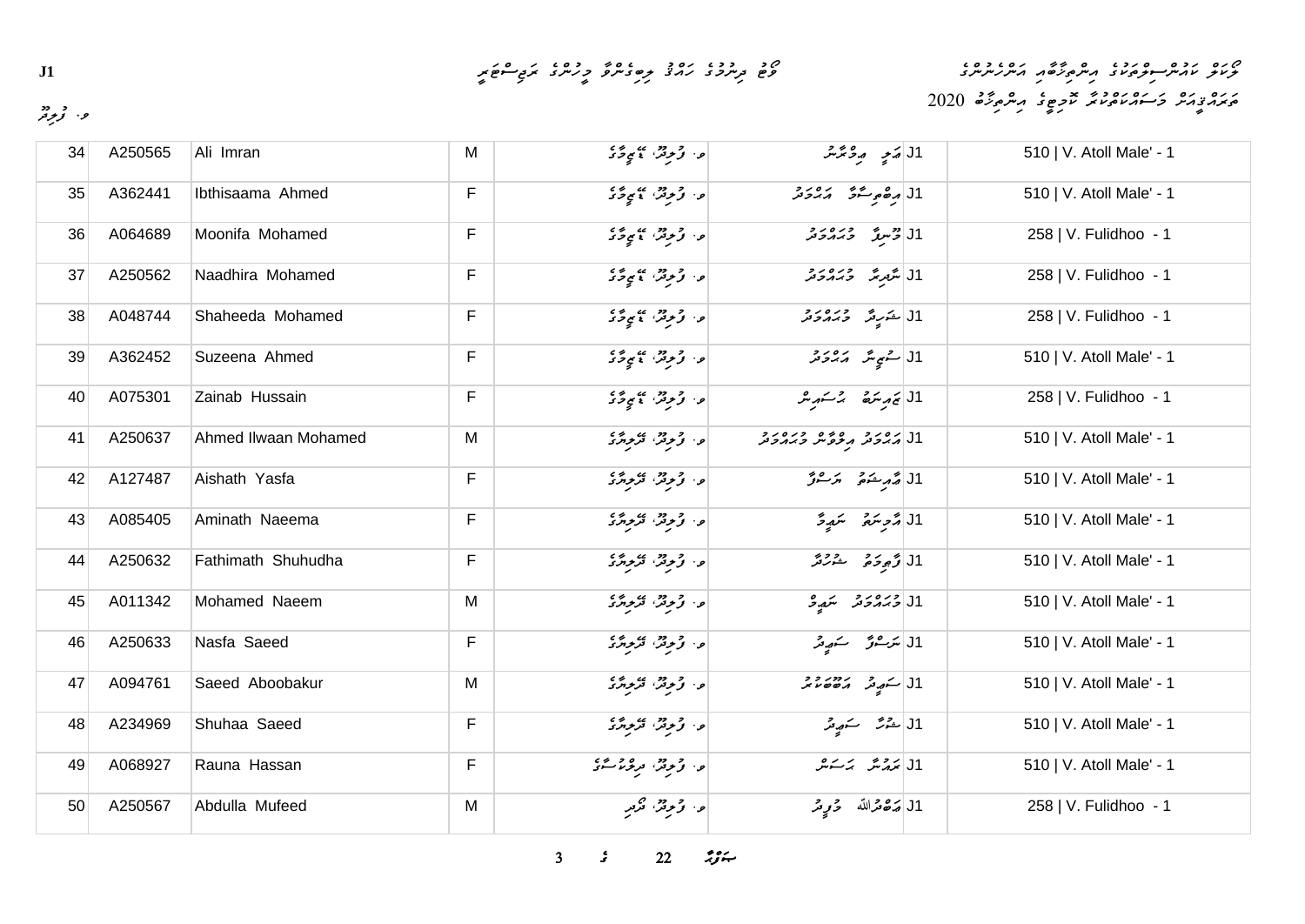*sCw7q7s5w7m< o<n9nOoAw7o< sCq;mAwBoEw7q<m; wBm;vB* م من المرة المرة المرة المرجع المرجع في المركبة 2020<br>مجم*د المريض المربوط المربع المرجع في المراجع المركبة* 

| 51 | A127524 | Fathimath Aboobakuru     | F            | و . و توقدٌ . فكرمبر    | 11 زُودَه روز در                                  | 258   V. Fulidhoo - 1    |
|----|---------|--------------------------|--------------|-------------------------|---------------------------------------------------|--------------------------|
| 52 | A250572 | Hamdhoon Abdulla         | M            | و- وحوقرٌ محمَّدٍ       | J1 كەفرىش كەھەراللە                               | 258   V. Fulidhoo - 1    |
| 53 | A250574 | Husham Abdulla           | M            | أوس وحوقرش اقرمر        | J1 تُسْتَوْ صَ <b>صْ</b> قَراللّه                 | 258   V. Fulidhoo - 1    |
| 54 | A127518 | Moosa Faris              | M            | أوس وحوقرش اقرمر        | J1 تۇشە ئەبرىشە                                   | 258   V. Fulidhoo - 1    |
| 55 | A127448 | Ishag Abdul Rahman       | $\mathsf{M}$ | ه دود. رحمن مدر         |                                                   | 258   V. Fulidhoo - 1    |
| 56 | A250111 | Mabrook Ishag            | M            | ه . زود. ريگوند         | J1 دوموه مسم <i>دة</i>                            | 258   V. Fulidhoo - 1    |
| 57 | A364440 | Masooba Ishag            | F            | ه . و وفرا ر مقام شهر   | J1 دودې مرغ په د                                  | 510   V. Atoll Male' - 1 |
| 58 | A127459 | Shirumeena Nooh          | F            | ه . وقرقه ، رقيقاتمبر   | 11 خو <i>بر ج</i> يگر مقرم                        | 510   V. Atoll Male' - 1 |
| 59 | A127450 | Aishath Sharoona         | F            | ه . و دو ، ده ده وه     | 1ل <mark>صَّهرِ مُحَمَّ</mark> مَ مُحَمَّدَتَّمَّ | 258   V. Fulidhoo - 1    |
| 60 | A250063 | Fathimath Shimaana       | F            | ه . و دو ، در ، ه ه     | J1 <i>وَّج</i> وحَمَّ ہوحَمَّدَ                   | 258   V. Fulidhoo - 1    |
| 61 | A250069 | Mohamed Nahufal          | $\mathsf{M}$ | ه . و وه ، د ه د ع ه ه  | J1 <i>دې ده د پره د</i> ه                         | 158   K. Maafushi - 2    |
| 62 | A127451 | Shamsunnisa Abdul Rahman | F            |                         |                                                   | 258   V. Fulidhoo - 1    |
| 63 | A072917 | Abdul Gafoor Yoosuf      | M            | و- وگوهڻ- وَجَ          | 11 كەھەردە دەرە دەرە                              | 258   V. Fulidhoo - 1    |
| 64 | A327639 | Fathimath Luyoona        | F            | ا و . و توفش کوچ        | J1 <i>وَّج</i> وحَہ مَحمَّدٌ مَنْ                 | 258   V. Fulidhoo - 1    |
| 65 | A127559 | Zulfa Moosa              | F            | ا و . و توفش کوچ        | J1 ج ع شرح من من من من من المنا                   | 258   V. Fulidhoo - 1    |
| 66 | A250161 | Anoosha Abdul Majeed     | F            | و- وُمِرْشَ وَرِهِ وُرُ | J1 كەنترىش كەھ <sup>و</sup> ر <i>جەنبە</i> ر      | 258   V. Fulidhoo - 1    |
| 67 | A250165 | Lubnaa Abdul Majeed      | F            | ه· وُمِرْشٌ وَرِهِ وُرُ | 11 تو <i>ھ شہر ماہ موجود ہ</i> ور                 | 258   V. Fulidhoo - 1    |

*4 s* 22 *i*<sub>s</sub> $\approx$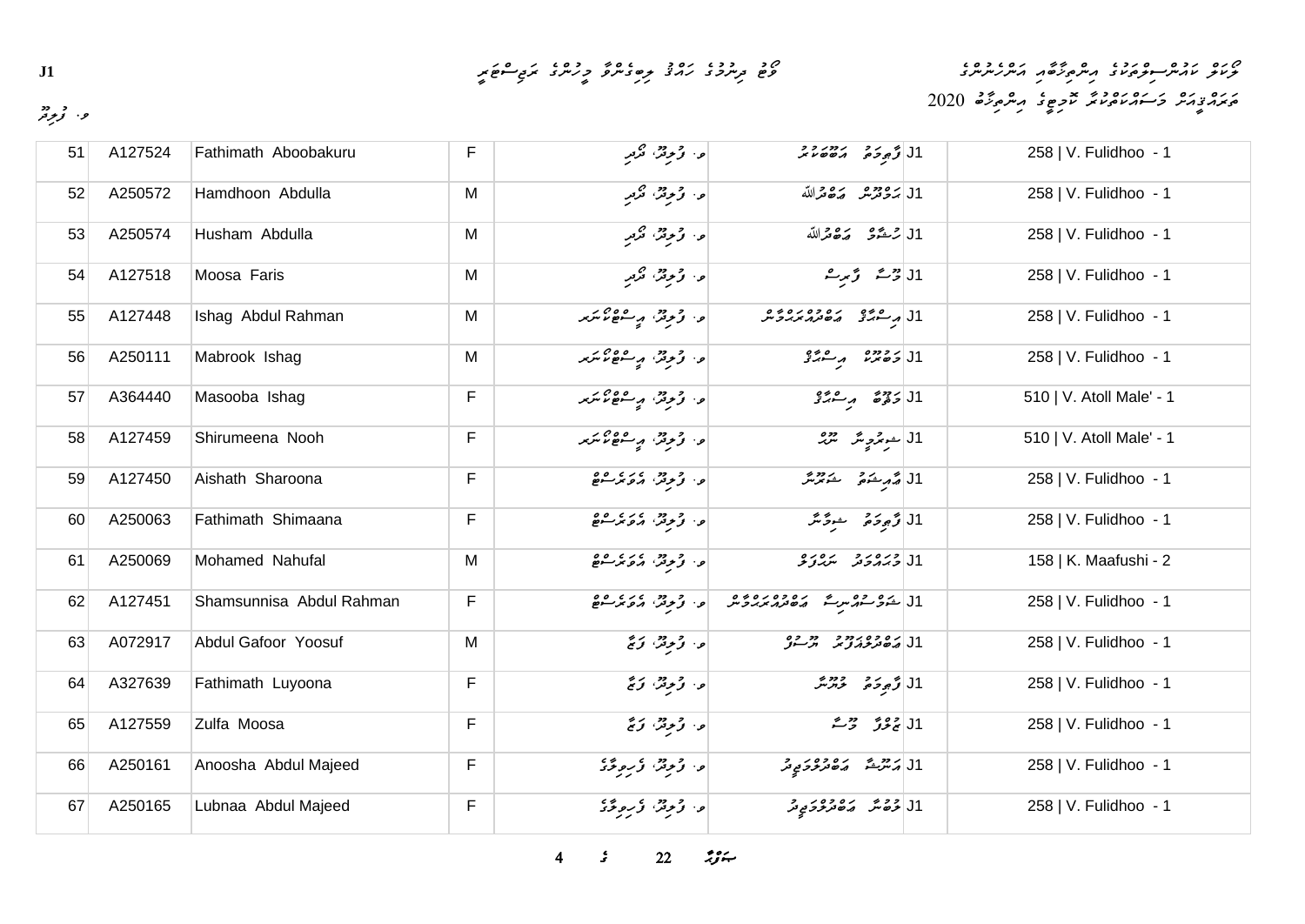*sCw7q7s5w7m< o<n9nOoAw7o< sCq;mAwBoEw7q<m; wBm;vB* م من المرة المرة المرة المرجع المرجع في المركبة 2020<br>مجم*د المريض المربوط المربع المرجع في المراجع المركبة* 

| 68 | A250152 | Nuzunaa Abdul Majeed | $\mathsf{F}$ | و· وُوِيْرُ، وُرِهِ وُدُ    | 11 مرچ م <i>گر مقافر څرو</i> <sub>نو</sub> پر                                                                                                                                                                                                                                                                                                                                                                                                                   | 510   V. Atoll Male' - 1       |
|----|---------|----------------------|--------------|-----------------------------|-----------------------------------------------------------------------------------------------------------------------------------------------------------------------------------------------------------------------------------------------------------------------------------------------------------------------------------------------------------------------------------------------------------------------------------------------------------------|--------------------------------|
| 69 | A274156 | Ahmed Rifaan         | M            | و· وُفِرُهُ وِسِؤْسُرُهُ وَ | 11 <i>גېرونډ بېروگ</i> ېر                                                                                                                                                                                                                                                                                                                                                                                                                                       | 258   V. Fulidhoo - 1          |
| 70 | A064946 | Mohamed Naeem        | M            | د : د دور و سرگرمرد د د     | J1 <i>وُبَهُ دَوَ مَهِ وُ</i>                                                                                                                                                                                                                                                                                                                                                                                                                                   | 149   K. Dhiffushi - 2         |
| 71 | A100852 | Mohamed Rasheed      | M            | و· وُوِيْنَ وِسِدْسْهُ الله | J1 <i>ۇنەۋەتۇ</i> ب <sub>ىرىشى</sub> تۇ                                                                                                                                                                                                                                                                                                                                                                                                                         | 258   V. Fulidhoo - 1          |
| 72 | A250031 | Mohamed Alim         | M            | د· د څونه وسرگسرگانه        | J1 <i>وبروبرو م</i> حوفر                                                                                                                                                                                                                                                                                                                                                                                                                                        | 35   Kulhudhuffushi Uthuru - 1 |
| 73 | A066984 | Aboobakur Yoosuf     | M            | أوسوقوش وسربردمى            | J1 كەھەم بىر مەدرە                                                                                                                                                                                                                                                                                                                                                                                                                                              | 258   V. Fulidhoo - 1          |
| 74 | A098955 | Ahmed Rashid         | M            | و- وفوقة وسربردة و          | J1 <i>مَدْدَ</i> مْرَ مُحْتَّبِعْدُ                                                                                                                                                                                                                                                                                                                                                                                                                             | 258   V. Fulidhoo - 1          |
| 75 | A250374 | Ahmed Simaazu        | M            | أور وقوقرا وسررونمى         | J1 <i>مەدەر</i> س <i>ىۋى</i>                                                                                                                                                                                                                                                                                                                                                                                                                                    | 258   V. Fulidhoo - 1          |
| 76 | A094175 | Ali Rushdee          | M            | أور وقوص وسربردي            | J1 <i>ھَ۔</i> پُر شُمبرِ                                                                                                                                                                                                                                                                                                                                                                                                                                        | 258   V. Fulidhoo - 1          |
| 77 | A223316 | Hussain Shinan       | M            | و• وفوقد وسربردی            | J1 ئر <i>سَمبر مَّثَر مَشْرَ مَثَر مَثَر مَثَر مَثَر مَثَر</i>                                                                                                                                                                                                                                                                                                                                                                                                  | 258   V. Fulidhoo - 1          |
| 78 | A127460 | Mohamed Faisal       | M            | أوسوقوش وسربردمى            | J1 <i>ۋىزەدى ق</i> ەبىكى                                                                                                                                                                                                                                                                                                                                                                                                                                        | 510   V. Atoll Male' - 1       |
| 79 | A127457 | Ramiz Aboobakur      | M            | ء وقوش وسرائرة              | 11 تر <i>ج</i> ع م <i>صوم</i> تر                                                                                                                                                                                                                                                                                                                                                                                                                                | 258   V. Fulidhoo - 1          |
| 80 | A127456 | Ramzee Aboobakuru    | M            | ء وقوش وسريرة               | 11 <i>برڈ</i> ی م <i>صوبہ د</i>                                                                                                                                                                                                                                                                                                                                                                                                                                 | 258   V. Fulidhoo - 1          |
| 81 | A127458 | Safiyya Ali          | $\mathsf{F}$ | أور وقوفرا وسرارونج         | 1ل  <i>ہنو ۾ ئڈ</i> چو                                                                                                                                                                                                                                                                                                                                                                                                                                          | 258   V. Fulidhoo - 1          |
| 82 | A128082 | Shahidhaa Aboobakuru | F            | ه . و وده و سر از ؟         | 11 څرنگر م <i>نځونډ</i>                                                                                                                                                                                                                                                                                                                                                                                                                                         | 567   Villimale' Ehenihen - 2  |
| 83 | A127461 | Wafiyya Aboobakur    | $\mathsf F$  | أوسوقوش وسيتردى             | $\begin{array}{cc} \mathcal{L}_{1} & \mathcal{L}_{2} & \mathcal{L}_{3} & \mathcal{L}_{4} & \mathcal{L}_{5} & \mathcal{L}_{6} & \mathcal{L}_{7} & \mathcal{L}_{8} & \mathcal{L}_{9} & \mathcal{L}_{1} & \mathcal{L}_{1} & \mathcal{L}_{1} & \mathcal{L}_{2} & \mathcal{L}_{3} & \mathcal{L}_{4} & \mathcal{L}_{5} & \mathcal{L}_{6} & \mathcal{L}_{7} & \mathcal{L}_{8} & \mathcal{L}_{9} & \mathcal{L}_{1} & \mathcal{L}_{1} & \mathcal{L}_{1} & \mathcal{L}_{$ | 258   V. Fulidhoo - 1          |
| 84 | A127514 | Aishath Shazleena    | $\mathsf F$  | أوا وتحوقته وسرعون          | 1ل <i>۾ُوِڪوَ</i> ڪَچُم <i>ِوِيَّرَ</i>                                                                                                                                                                                                                                                                                                                                                                                                                         | 510   V. Atoll Male' - 1       |

 $5$   $\dot{5}$   $22$   $\ddot{5}$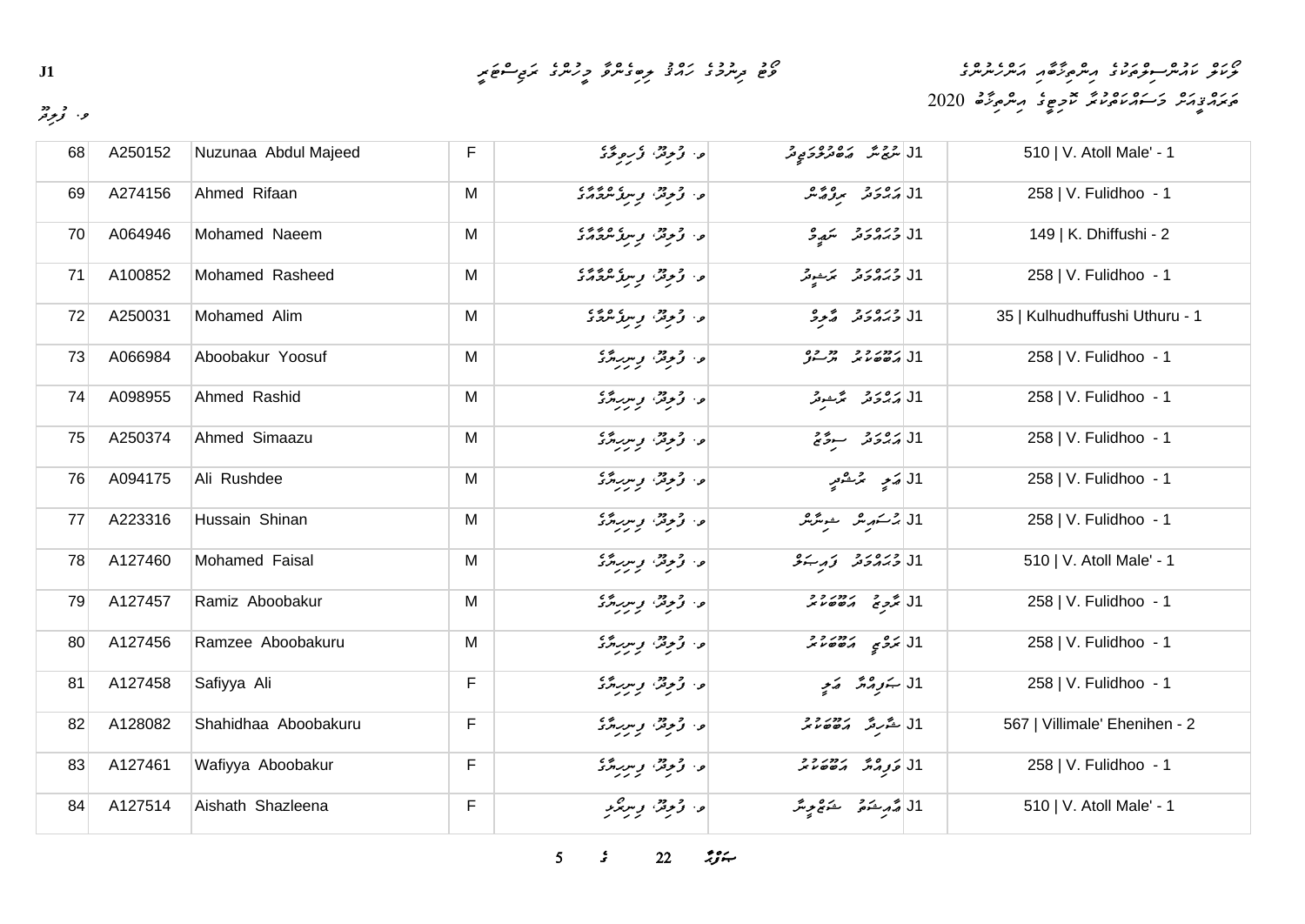*sCw7q7s5w7m< o<n9nOoAw7o< sCq;mAwBoEw7q<m; wBm;vB* م من المرة المرة المرة المرجع المرجع في المركبة 2020<br>مجم*د المريض المربوط المربع المرجع في المراجع المركبة* 

| 85  | A127506 | Ali Nizam         | M           | ه ژونژ، ویرنگو                                | J1 <i>ڇَڊِ</i> سِمُدَة                  | 249   ADh. Mandhoo - 1       |
|-----|---------|-------------------|-------------|-----------------------------------------------|-----------------------------------------|------------------------------|
| 86  | A250510 | Mohamed Nizam     | M           | ء- وُوِيْنُ وِسِرْيَوْرِ                      | J1 <i>دبروب</i> و سِهْرُ                | 510   V. Atoll Male' - 1     |
| 87  | A127525 | Aminath Aroosha   | $\mathsf F$ | و· وُمِعْرُ، ومُرْشَرُمْهِ هُ                 | J1 أَرَّحِ سَهْرٍ مَسْرَ يَشْرُ         | 510   V. Atoll Male' - 1     |
| 88  | A250287 | Mahin Shathir     | M           | و. وُمِنْ وْمُرْشْرُمْهِمْ                    | 11 <b>ئ</b> ربىر ئىق <sub>قو</sub> ىتر  | 463   Srilanka / Colombo - 4 |
| 89  | A250185 | Shaheen Shathir   | M           | و. وُمِنْ وَمَشْرَمَعْ                        | J1 ڪرپ شگه <sub>ج</sub> ير              | 258   V. Fulidhoo - 1        |
| 90  | A011765 | Shakeela Ibrahim  | $\mathsf F$ | و· وُمِعْرٌ، وَمَرْشَرَتْمَرَّةٍ              | J1 ڪَمِدٍ گُر ر <i>ھڻري</i> و           | 510   V. Atoll Male' - 1     |
| 91  | A250108 | Asma Nooh         | $\mathsf F$ | ه وقوته ووه به                                | J1 كەشىر يور                            | 510   V. Atoll Male' - 1     |
| 92  | A048815 | Gamariyya Ibrahim | $\mathsf F$ | ه و ده و ده ده.<br>د ووتر و برمادی            | 11 ئۇ <i>خىرمىڭ مەھىگرى</i> ئ           | 258   V. Fulidhoo - 1        |
| 93  | A100987 | Haneef Moosa      | M           | ه . و دو . وه ه و .<br>د الوفيل الوسم برو و . | J1 كەسپۇ ق <sup>ىم</sup> ىگە            | 258   V. Fulidhoo - 1        |
| 94  | A250095 | Ibrahim Rasheed   | M           | ه د وه ده ده                                  | 11 <sub>م</sub> ەھم <i>رى</i> ئىر يومر  | 258   V. Fulidhoo - 1        |
| 95  | A126957 | Ishanu Nooh       | M           |                                               | J1 م <i>ېشترنتر ترپر</i>                | 258   V. Fulidhoo - 1        |
| 96  | A250102 | Mausooma Nooh     | F           | ه . و دو . و وه و .<br>ه . و دون . و بر رو .  | $22 - 22 - 11$                          | 258   V. Fulidhoo - 1        |
| 97  | A141824 | Nazima Nooh       | $\mathsf F$ | ه . و دو و وه و و.<br>ه . و د ش . و سمار و و  | J1 سَمْعِ دَمَّ مَسْتَدَّ               | 510   V. Atoll Male' - 1     |
| 98  | A127325 | Nisam             | M           | ه وتونژ ووه ده                                | J1 س <sub>رس</sub> مبر محمد             | 258   V. Fulidhoo - 1        |
| 99  | A048816 | Nooh Idrees       | M           | د او دو و وه و د                              | J1 تېرى <i>ج مەمت</i> رىيە              | 258   V. Fulidhoo - 1        |
| 100 | A094148 | Mohamed Waseem    | M           | ه . و وو مه دره د و ه                         | J1 <i>ۋېزو دۆ</i> ئەسپى                 | 510   V. Atoll Male' - 1     |
| 101 | A024078 | Zunaira Hussain   | F           | ه . و وه بور ر وه .                           | J1 ىن ئىرىدىگە كى <sup>م سە</sup> مەيىر | 510   V. Atoll Male' - 1     |

 $6$   $\frac{1}{5}$   $22$   $\frac{1}{5}$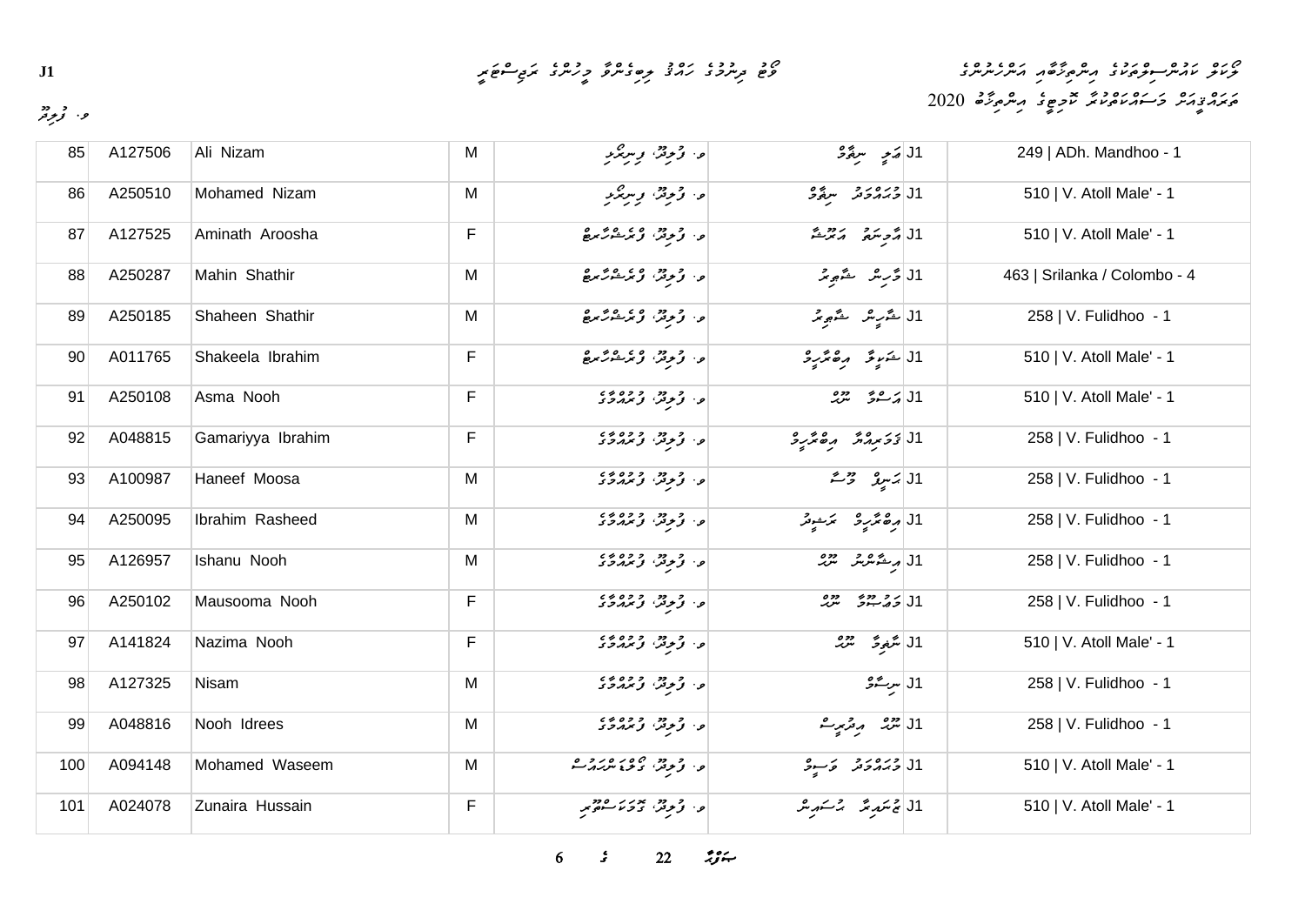*sCw7q7s5w7m< o<n9nOoAw7o< sCq;mAwBoEw7q<m; wBm;vB* م من المرة المرة المرة المرجع المرجع في المركبة 2020<br>مجم*د المريض المربوط المربع المرجع في المراجع المركبة* 

| 102 | A250377 | Ahmed Solih                     | M | ه . و دو . وه د ه د د .<br>او . و وفر . د نوم سروم د د    | J1 <i>ג برون</i> ژ څورژ                                    | 510   V. Atoll Male' - 1      |
|-----|---------|---------------------------------|---|-----------------------------------------------------------|------------------------------------------------------------|-------------------------------|
| 103 | A123166 | Aishath Solih                   | F | ه . و دو . وه د ه و و و .<br>د . و د د . و د کاربرد .     | J1 مەم ئىشقى مەھ <i>م بىر ئى</i> ر                         | 635   Hulhumale', Ehenihen-21 |
| 104 | A127472 | Ali Solih                       | M | ه . و دو. ده ده و ده ده.<br>د . و دند . د نوموسوم د       | 1ل  ر <sub>ک</sub> و گورڈ                                  | 510   V. Atoll Male' - 1      |
| 105 | A064508 | Ibrahim Solih                   | M | ه . و دو . وه د ه د د د .<br>او . و توفر . د توکوس تر د د | J1 مەھم <i>گىي</i> ۇ س <sup>ې</sup> رىر                    | 258   V. Fulidhoo - 1         |
| 106 | A104224 | Mohamed Solih                   | M | ه . تر دو. ده ده دود و                                    | J1 <i>ۋېزونو بەلۇر</i>                                     | 258   V. Fulidhoo - 1         |
| 107 | A123914 | Moosa Solih                     | M | ه و وه ده ده ده ده.<br>د و دند د د د سرد د د              | J1 تۇشە بە <i>ئى</i> رو                                    | 510   V. Atoll Male' - 1      |
| 108 | A127471 | Shameema Mohamed                | F | ه . و دو . وه د ه د د د .<br>او . و توفر . د توکوس تر د د | J1 خوچ <sup>ى</sup> دېم دىر                                | 635   Hulhumale', Ehenihen-21 |
| 109 | A250705 | Ahmed Raee                      | M | <i>و٠ وګونو، وور ووو</i> ،                                | 1ل <i>مَہُدْوَمْن مُرَّمِ</i>                              | 510   V. Atoll Male' - 1      |
| 110 | A250709 | Hussain Shabeen                 | M | ه . و وو . وه د و و و و .<br>او . و وتر . و نوموسرو و د   | J1 بُرْسَمب <i>ر بْنْهُ عَنْهُمْ بِ</i>                    | 258   V. Fulidhoo - 1         |
| 111 | A105545 | Ibrahim Shareef                 | M | ه . و دو.<br>- و د در د د د د سرود د                      | J1 مەھمەر ئىسىمبىر ئىسىمبىر ئىس                            | 258   V. Fulidhoo - 1         |
| 112 | A127548 | Mariyam Maiha Ibrahim Shareef   | F |                                                           | 11 د مهرده و در شهرده شوره و در در دور د و د دره د         | 510   V. Atoll Male' - 1      |
| 113 | A250658 | Mohamed Safvaan Ibrahim Shareef | M | <mark>و٠ ژوتر، ووړه ووو،</mark>                           | 11 بەر ئۇر مەمگرىبى ھەمبەر 9<br>و بر و بر د<br>تر بر بر تر | 635   Hulhumale', Ehenihen-21 |
| 114 | A250656 | Rabia Mohamed                   | F | ه . و وو . وه د و و و و .<br>او . و وتر . و نوموسرو د .   | 11 ب <i>ُڑھ پُھ دی دور د</i>                               | 248   ADh. Mahibadhoo - 2     |
| 115 | A026086 | Abdul Hameed                    | M | ه . و دو . وه و و و .<br>ه . و و تر . و تر ی بر ر         | J1   پَ <i>هُ قروْبَ</i> بِهِ تَرُ                         | 258   V. Fulidhoo - 1         |
| 116 | A120850 | Adila Saeed                     | F | و . و ود . وه و و و .                                     | J1 ۾َمَرِءَ سَمَ <i>دٍ مَ</i>                              | 510   V. Atoll Male' - 1      |
| 117 | A127504 | Amira Saeed                     | F | ه . و دو . وه و و و .<br>  و موتر . و تو پن بردر و        | 1ل  <i>مَدَّدِيمُ</i> سَنَ مِيقَر                          | 258   V. Fulidhoo - 1         |

*7 sC 22 nNw?mS*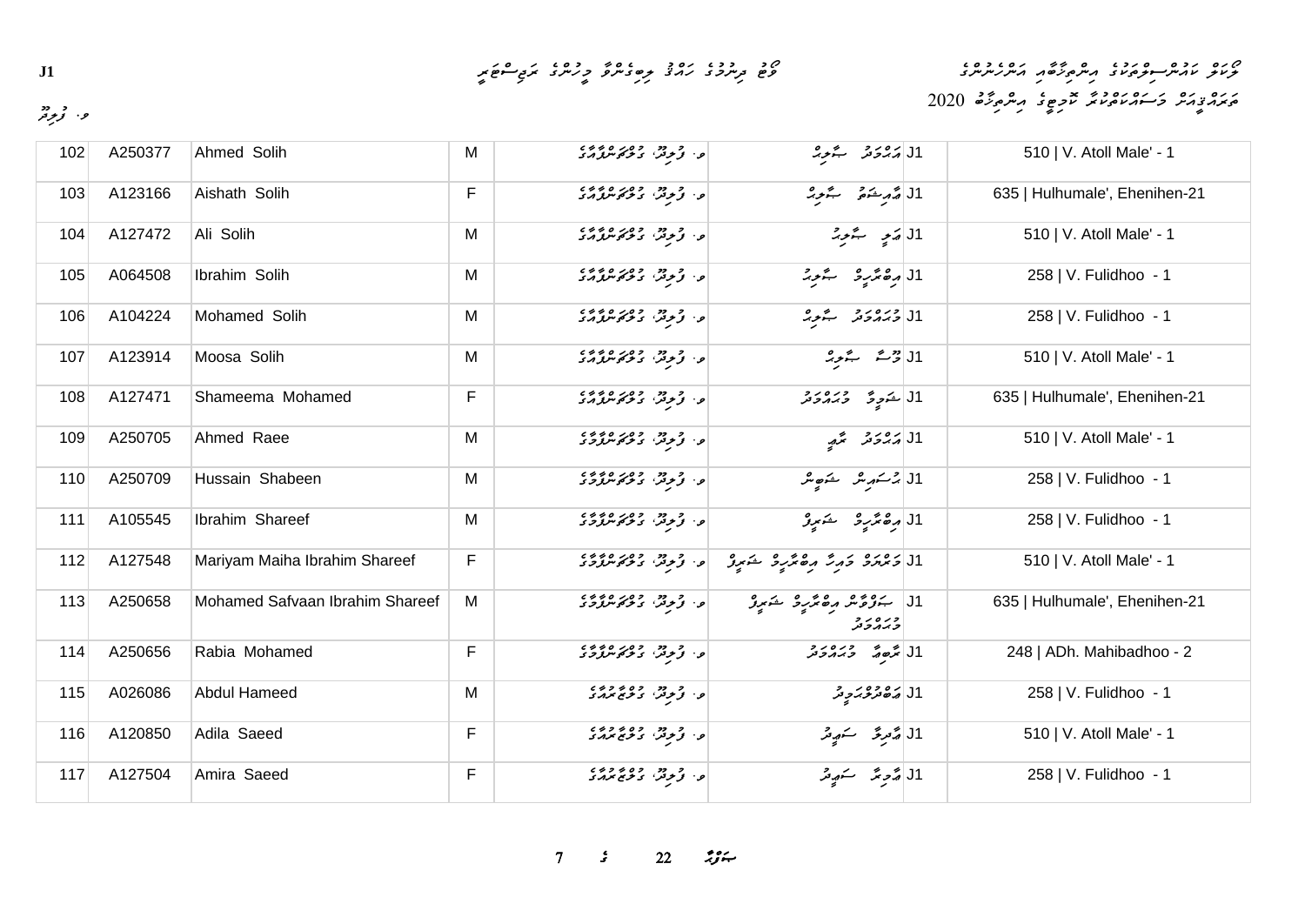*sCw7q7s5w7m< o<n9nOoAw7o< sCq;mAwBoEw7q<m; wBm;vB* م من المرة المرة المرة المرجع المرجع في المركبة 2020<br>مجم*د المريض المربوط المربع المرجع في المراجع المركبة* 

| 118 | A127505 | Ibrahim Faiz         | M           | و٠ وګونش، دولوموړ                                   | J1 م <i>ِ ھُنگرد قُم</i> بر                 | 510   V. Atoll Male' - 1 |
|-----|---------|----------------------|-------------|-----------------------------------------------------|---------------------------------------------|--------------------------|
| 119 | A090180 | Ibrahim Siraj        | M           | ه . و دو . وه و و و .<br>ه . و د تر . و د م مرد و   | J1 م <i>ەھترىب</i> ۇ سو <i>ترى</i>          | 249   ADh. Mandhoo - 1   |
| 120 | A065336 | Moosa Faiz           | M           | ه . و ود . وه و و و .<br>ه . و وقر . و و م مرد و    | J1 تۇشەھ ئۇرى <i>نى</i>                     | 510   V. Atoll Male' - 1 |
| 121 | A127509 | Safiya Hassan        | $\mathsf F$ | ه . و دو . وه و و و .<br>  د . و و تر . و و م مرد د | J1 ڪ <sub>يونگ</sub> پرڪيش                  | 258   V. Fulidhoo - 1    |
| 122 | A250812 | Ahmed Ahshan         | M           | و ، و وفر المحمو                                    | 11 <i>הُدونر م</i> ُرْشَمْر                 | 258   V. Fulidhoo - 1    |
| 123 | A234977 | Amanee Ibrahim       | $\mathsf F$ | اء و وفق رضي                                        | J1   كەڭ سەھەر <i>كەنب</i> و                | 258   V. Fulidhoo - 1    |
| 124 | A250810 | Mohamed Afrah        | M           | ء وقروقز، رحمو                                      | J1 <i>دې مرد</i> کرونږ                      | 258   V. Fulidhoo - 1    |
| 125 | A250809 | Nafeesa Adam         | $\mathsf F$ | ه . وُمُوتِرٌ، رُّمِ                                | J1 سَمِيتٌ مَ <i>مَّدَة</i>                 | 258   V. Fulidhoo - 1    |
| 126 | A153085 | Suzaina Ahmed        | $\mathsf F$ | و- وُوِيْرُ، رُّمِ                                  | J1 ئىنج <sub>م</sub> ېتى <i>گە ئەبرەت</i> ر | 258   V. Fulidhoo - 1    |
| 127 | A123112 | Ibrahim Sameer       | M           | و• وڅونژ، رَرُهِ                                    | J1 <sub>م</sub> ەھم <i>رى</i> ئوپر          | 258   V. Fulidhoo - 1    |
| 128 | A250453 | Shamaa Ibrahim       | $\mathsf F$ | د ۰ وګوفري کرکړه په                                 | J1 ڪُرڻ م <i>ڻ مُ</i> رد                    | 510   V. Atoll Male' - 1 |
| 129 | A250078 | Mohamed Ikleel       | M           | ە . ۇرۇش ئېرگەندە بىر                               | J1 <i>ډېره ده</i> پرعږي په                  | 258   V. Fulidhoo - 1    |
| 130 | A370330 | Moosa Afzal          | M           | ه . وُمُحِمْرٌ . رُوِ وُمَدَ مَرْ                   | J1 تۇش <sub>ى</sub> م بەرىخ بى              | 258   V. Fulidhoo - 1    |
| 131 | A250073 | Nahuma Fahumee       | F           | <mark>و: ۇمۇش ئېرىگىمى</mark> ئىگە                  | 1ل  <i>سَرْدُوَّة وَرْدِي</i>               | 258   V. Fulidhoo - 1    |
| 132 | A127452 | Zubaida Abdul Rahman | $\mathsf F$ | أوا وكوفره كرو كالركاش                              | 11 مىھەر ئىر مەدەمدە مەدە                   | 258   V. Fulidhoo - 1    |
| 133 | A250544 | Abdullah Athif       | M           | ه . و دو . زه دوه ،                                 | J1 كەھىراللە گ <i>ەبو</i> ر                 | 258   V. Fulidhoo - 1    |
| 134 | A127479 | Adam Naseer          | M           | و٠ وګونش، رنځ بروی                                  | J1 مُرترد سَ سَدِيرٌ                        | 258   V. Fulidhoo - 1    |

**8** *s* **22** *z***<sub>***3i***</sub>**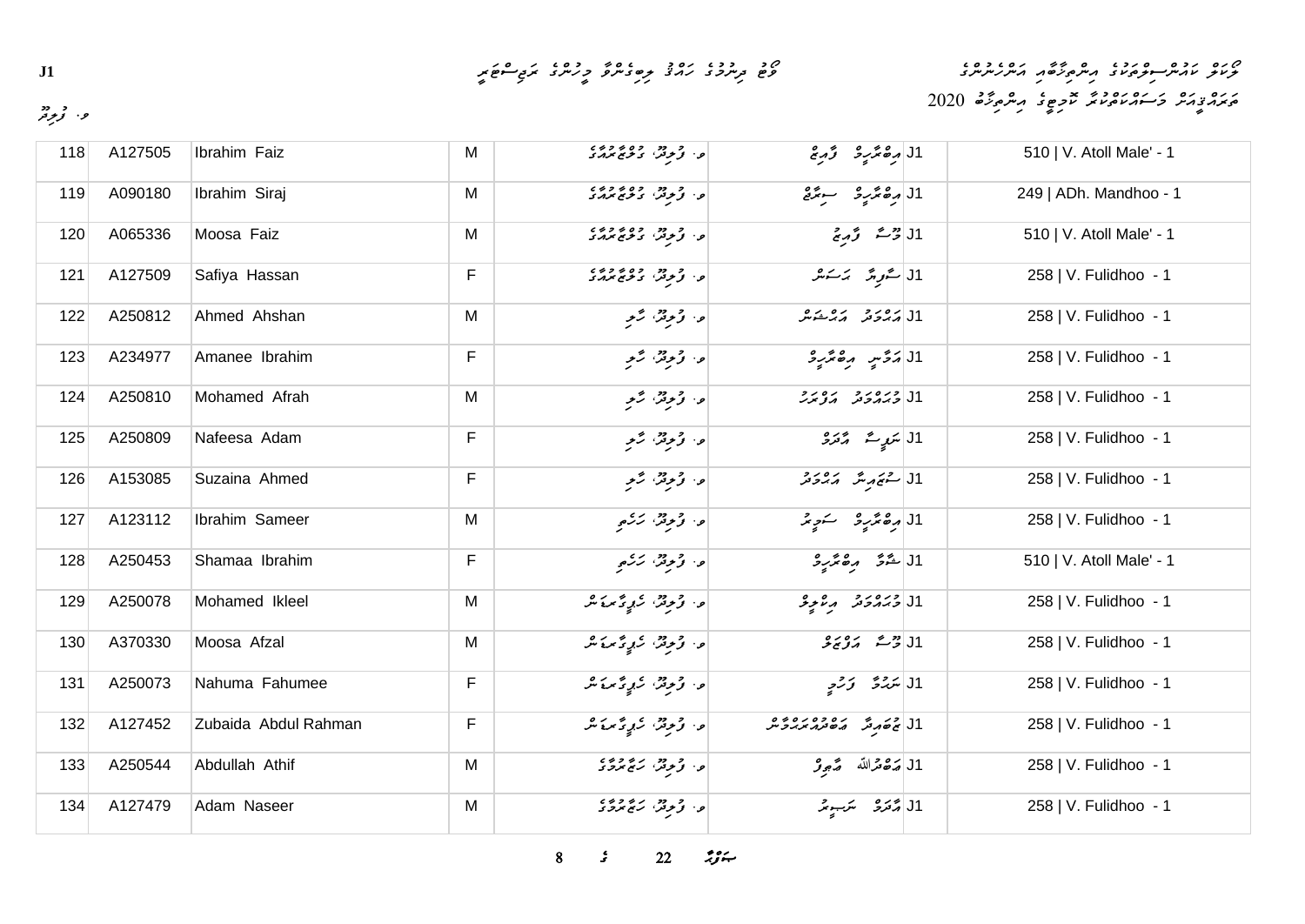*sCw7q7s5w7m< o<n9nOoAw7o< sCq;mAwBoEw7q<m; wBm;vB* م من المرة المرة المرة المرجع المرجع في المركبة 2020<br>مجم*د المريض المربوط المربع المرجع في المراجع المركبة* 

| 135 | A053673 | Ahmed Naseer         | M           | و· وڅونه، رئی بردي                   | J1 <i>مَہُدُوَنَہ</i> مَرْسِوِيْر                      | 258   V. Fulidhoo - 1         |
|-----|---------|----------------------|-------------|--------------------------------------|--------------------------------------------------------|-------------------------------|
| 136 | A141788 | Ahmed Shahid         | M           | ه . و دو . زه وه .                   | J1 <i>مَدْوَنْزِ</i> حَمْدِيْر                         | 258   V. Fulidhoo - 1         |
| 137 | A127494 | Ali Azim             | M           | ه . و دو .<br>د . و د تر . رنج برو د | J1 <i> مَدِ م</i> ُّن <i>وف</i>                        | 258   V. Fulidhoo - 1         |
| 138 | A250539 | Ali Naseer           | M           | ه . و وو. رئج بروی                   | 1ل <i>ھَ۔</i> سِ سَرسومُر                              | 635   Hulhumale', Ehenihen-21 |
| 139 | A127496 | Aminath Hussain      | F           | ه . و دو . زه وه .                   | 11 أ <i>مَّ جِينَهُ</i> بِمُ سَنَّهُ مِيْشَ            | 258   V. Fulidhoo - 1         |
| 140 | A127493 | Hassan Amir          | M           | ه . و وو . ره دوه                    | J1 ئەسەمىش ھ <sup>ە</sup> جەمئە                        | 510   V. Atoll Male' - 1      |
| 141 | A127492 | Hussain Arif         | M           | ه . و دو . زه د و .                  | J1 ترسەرى <i>گە مەمب</i> ۇ                             | 258   V. Fulidhoo - 1         |
| 142 | A250545 | Ibrahim Ashif        | M           | ه . و دو . زه وه .                   | J1 مەھم <i>گىي</i> ۇ م <i>ەشىق</i>                     | 258   V. Fulidhoo - 1         |
| 143 | A250547 | Mariyam Asifa Naseer | F           | والمحتجمة كالمحروم                   | J1 <i>كَمْ مْدْمَرْدْ مْهَ</i> بِيرْ مْرَسِيمْه        | 510   V. Atoll Male' - 1      |
| 144 | A119914 | Mohamed Samiu        | M           | و· وفوفر، رَيْح مُروى                | J1 <i>وَبَهُ دَوْ</i> سُمْحِهُ                         | 258   V. Fulidhoo - 1         |
| 145 | A250550 | Moosa Areef Naseer   | M           | ه . و دو . زه وه .                   | J1 جيءَ <sub>مَ م</sub> ِرِوْ  مَرَ <sub>سِو</sub> يرُ | 258   V. Fulidhoo - 1         |
| 146 | A125562 | Umar Waheed          | M           | ه ژونژ، په ژوئ                       | J1 <i>مەنى قى</i> رى <i>تى</i>                         | 258   V. Fulidhoo - 1         |
| 147 | A251807 | Fathimath Jeeza      | $\mathsf F$ | ه . وُمُوتِرٌ، رِيْرُجُودٌ           | 1ل وٌموحَمُ ۾ءُ                                        | 260   V. Felidhoo - 1         |
| 148 | A414425 | Jinaanu Ibrahim      | M           | ه . وُمِرْشَ رِيْرَ شِرَقَ           | J1 <sub>فو</sub> ىترىتر ب <i>ەھتىپ</i> ۇ               | 258   V. Fulidhoo - 1         |
| 149 | A251803 | Mohamed Jeezam       | M           | ه . وُمِرْشَ رِيْرَ شِرَقَ           | J1 <i>دېرونې يې غ</i> و                                | 258   V. Fulidhoo - 1         |
| 150 | A127453 | Nasheeda Gasim Fulhu | $\mathsf F$ | ه . وُمُوتِرٌ رِ بِرَجُودٌ           | J1 مَرَسْوِمَّر گَرَّ وَوَكَرْ تَ                      | 258   V. Fulidhoo - 1         |
| 151 | A250182 | Abdulla Shaakh       | M           | ە . ۇرۇپر بەرگەر بىرگە               | J1 مَەقراللە شَرْرُ                                    | 258   V. Fulidhoo - 1         |

*9 s* 22  $29$  *n*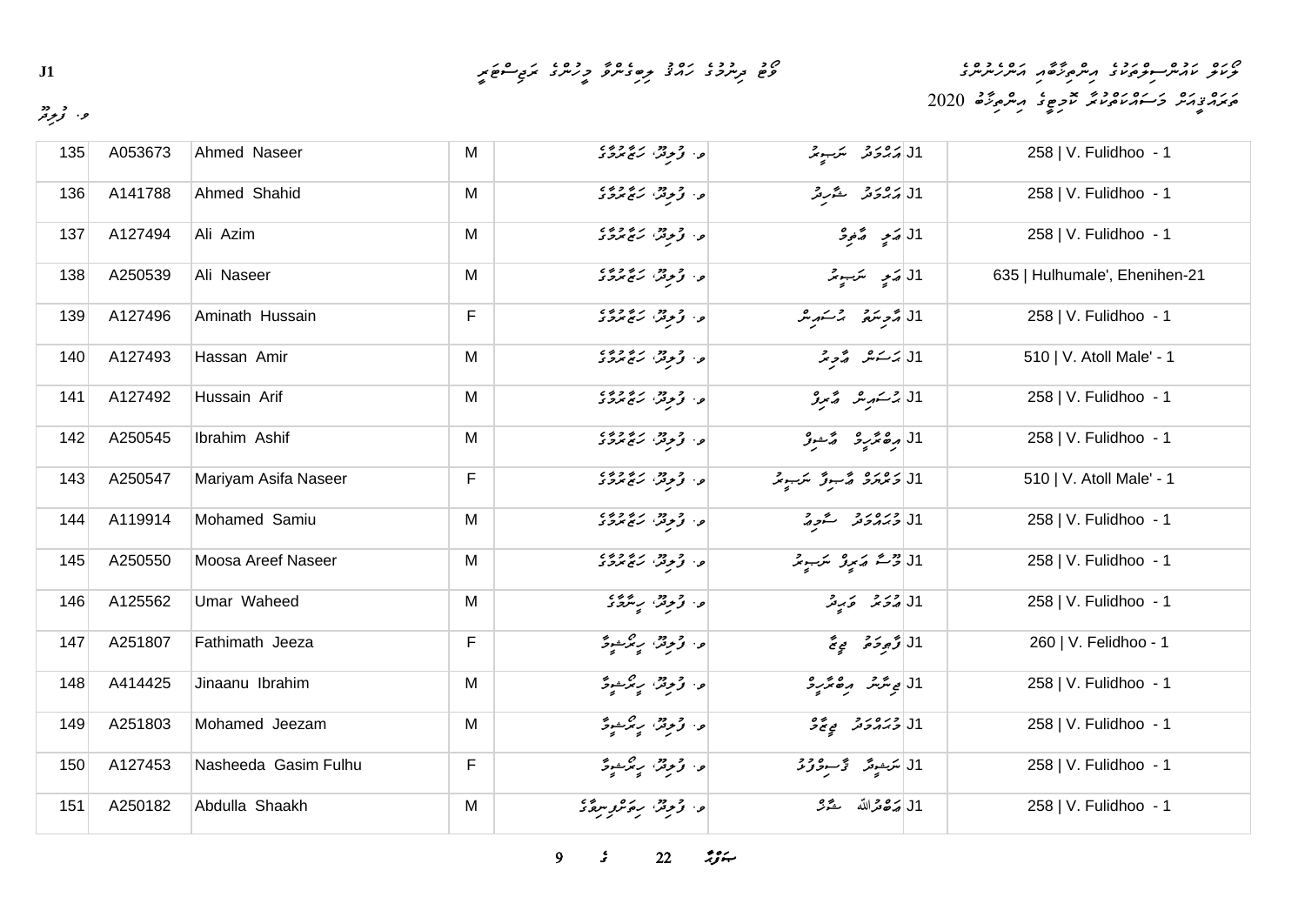*sCw7q7s5w7m< o<n9nOoAw7o< sCq;mAwBoEw7q<m; wBm;vB* م من المرة المرة المرة المرجع المرجع في المركبة 2020<br>مجم*د المريض المربوط المربع المرجع في المراجع المركبة* 

| 152 | A127556 | Asrar Mohamed            | $\mathsf{F}$ | و· ۇرۇش بەھ ئۇسىدۇ.    | 11 كەشقىر <i>دىن</i> دىر                                | 258   V. Fulidhoo - 1         |
|-----|---------|--------------------------|--------------|------------------------|---------------------------------------------------------|-------------------------------|
| 153 | A098668 | Habeeba Mohamed          | F            | ە· ۇرۇپر، رەكروسرەك    | J1 <i>بَيْهِ جُهُ دُورُدُ وَ</i>                        | 258   V. Fulidhoo - 1         |
| 154 | A098670 | Mariyam Aboobakuru       | F            | و- ۇجەنز، سەھرىي سىڭ ئ |                                                         | 258   V. Fulidhoo - 1         |
| 155 | A127553 | Mohamed Shan             | M            | و- ۇجەنز، سەھرىي سىڭ ئ | J1 <i>ۋېرە دۆ</i> شەھر                                  | 510   V. Atoll Male' - 1      |
| 156 | A103704 | Shaheem Mohamed          | M            | ه . و وقرا رەتروپىدە ؟ | J1 خرى <sub>ر</sub> و ئ <i>ۇنەۋەت</i> ر                 | 258   V. Fulidhoo - 1         |
| 157 | A141789 | Abdul Kareem Yoosuf      | M            | ه و وقرقه بروگربه      | 11 رەپرورىرە ب <sup>ور</sup> دە                         | 258   V. Fulidhoo - 1         |
| 158 | A127542 | Ahmed Imdaz              | M            | ء وقرقرض بالمركزب      | J1 <i>הُגُوَنَّرُ م</i> ُوَنَ <i>رُّجُ</i>              | 258   V. Fulidhoo - 1         |
| 159 | A127545 | Hussain Imaz             | M            | ه وقرقر رؤتر           | J1 بر سَمبر شرح مرحزم ج                                 | 258   V. Fulidhoo - 1         |
| 160 | A124918 | Mohamed Imthiyaz         | M            | ه وقرقر بەرگەر         | J1 <i>ديرور د م</i> و <i>مري</i>                        | 258   V. Fulidhoo - 1         |
| 161 | A125261 | Simla Abdul Kareem       | F            | د· و څوند رمزو په      | J1 بەر ئۇي ھەم <i>ز قەرىپ</i> ۇ                         | 258   V. Fulidhoo - 1         |
| 162 | A125264 | Suiza Abdul Kareem       | $\mathsf F$  | ه و وقرقه بروگربه      | J1 شهريج مەھەر دەرىي 3                                  | 510   V. Atoll Male' - 1      |
| 163 | A375880 | Aishath Thaaniya         | E            | ه وُوِسٌ رِهَ وِهُ وَ  | J1 مەم ئىقتىمە ئەھمىيەتر                                | 510   V. Atoll Male' - 1      |
| 164 | A250877 | Fazaal Thaufeeg          | M            | ه وُفِينٌ بِهُ فَهُدً  | J1 توتج عن محمد <i>تو</i> تح                            | 258   V. Fulidhoo - 1         |
| 165 | A127536 | Hussain Nihal            | M            | ه ووده بالمعرفة        | J1 پڑےم <i>ہ بڑ سربڑ</i> و                              | 510   V. Atoll Male' - 1      |
| 166 | A114062 | Mohamed Thaufeeg         | M            | ء وقرقة بالأجازة       | 11 <i>ډېرونه وه وو</i>                                  | 510   V. Atoll Male' - 1      |
| 167 | A123816 | Mohamed Nasheed Thaufeeg | M            | ء وقرقة بالرجادة       | 11 <i>دېمم</i> ونه تر <sub>ىشون</sub> ر م <i>ەم</i> ېرى | 258   V. Fulidhoo - 1         |
| 168 | A127532 | Mohamed Ziyadh Thaufeeg  | M            | ه وقرقه بالرجاز        | 11 <i>دېمم</i> رد <sub>ن</sub> م پر تر <i>م</i> ټرېږ    | 567   Villimale' Ehenihen - 2 |

 $10$  *s*  $22$  *n***<sub>s</sub>**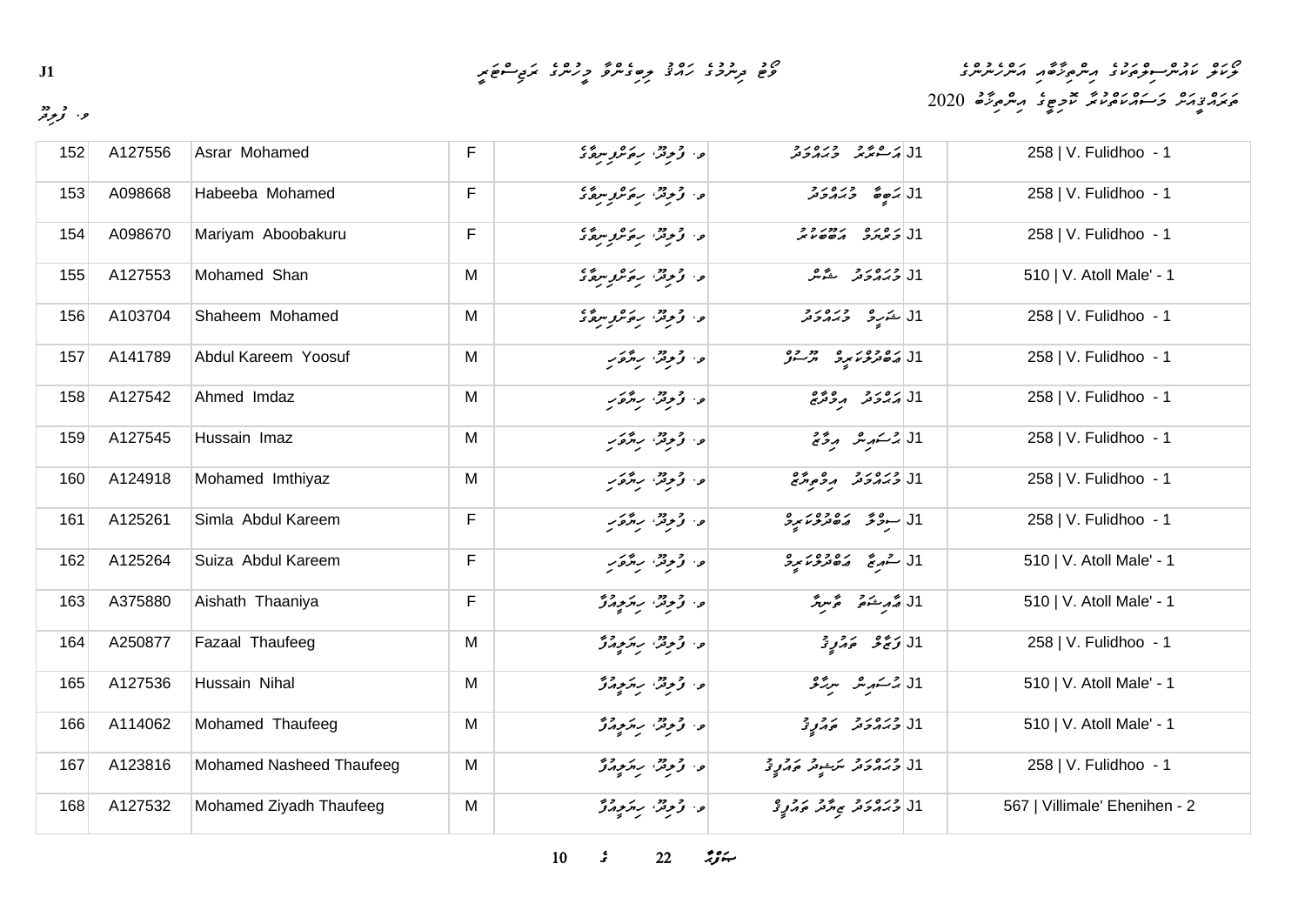*sCw7q7s5w7m< o<n9nOoAw7o< sCq;mAwBoEw7q<m; wBm;vB* م من المرة المرة المرة المرجع المرجع في المركبة 2020<br>مجم*د المريض المربوط المربع المرجع في المراجع المركبة* 

| 169 | A146285 | Nashid Thaufeeg   | M            | ه و وده به وړو                     | J1 سَّرْسُومَر <sub>مَوَ</sub> تَرُدٍ تَرَ | 510   V. Atoll Male' - 1 |
|-----|---------|-------------------|--------------|------------------------------------|--------------------------------------------|--------------------------|
| 170 | A127535 | Nasreena Saeed    | $\mathsf{F}$ | ه وقوفة بالأوادة                   | J1 <i>مَرَسْمَہِیڈ سَہِیڈ</i>              | 510   V. Atoll Male' - 1 |
| 171 | A127515 | Aishath Rizmeena  | $\mathsf{F}$ | و٠ وقوش العروسوكي معدادي           | J1 مۇم ئىشمۇ سىم <i>بې</i> تىر             | 258   V. Fulidhoo - 1    |
| 172 | A250380 | Aishath Rizwana   | $\mathsf F$  | د کوچر دور پروتروری                | 1ل م <sub>ە</sub> م ئىسقىمىتى ئىستىر       | 258   V. Fulidhoo - 1    |
| 173 | A270265 | Hussain Ali Manik | M            | د و وه د د د پروسو پروس            | J1 يُرْسَمَّ مِنْ مَتَّ يَرْمِيْتُمْ مِنْ  | 258   V. Fulidhoo - 1    |
| 174 | A127483 | Mohamed Jamshad   | M            | و٠ وقوش العروسوكي معدادي           | J1 <i>وبزور و دوس</i> تم                   | 258   V. Fulidhoo - 1    |
| 175 | A127516 | Moosa Ibrahim     | M            | و و وه دو ورو معده ده              | J1 جي شهر مقدير محمد بير <i>1</i>          | 258   V. Fulidhoo - 1    |
| 176 | A250379 | Sama Hussain      | $\mathsf F$  | ه و ده دور پروترونه                | J1 سَتَرَّ بِرْسَم <i>ِي</i> سْ            | 258   V. Fulidhoo - 1    |
| 177 | A250381 | Samha Hussain     | $\mathsf F$  | ه و دو دو در پروترونه              | J1 كەبىر ئەسىر شەر بىر                     | 258   V. Fulidhoo - 1    |
| 178 | A250378 | Shameem Ibrahim   | M            | د کاروژ کاروسرکانگرمانه            | J1 ڪوچ م <i>ڻوگر</i> و                     | 258   V. Fulidhoo - 1    |
| 179 | A351262 | Sharuheen Hussain | M            | ە · ئۇچەش كەنگەنىيەت ئەھمەد        | J1 ڪيتر <i>پير برڪوينز</i>                 | 258   V. Fulidhoo - 1    |
| 180 | A127477 | Siyama Ibrahim    | F            | ه و دو دو در پروترونه              | J1 سورم مەم <i>رى</i> رە                   | 258   V. Fulidhoo - 1    |
| 181 | A127486 | Aishath Ifasa     | $\mathsf F$  | ا و د و د د د و سر سر سر د د و د ا | U1 مُدمِسَمَّ دِرَّتَهُ                    | 510   V. Atoll Male' - 1 |
| 182 | A082972 | Ali Wafir         | M            | ە · ۇجەنز، رەزىبىر ئىرەپ           | J1   رَمٍ عَ <i>وب</i> تر                  | 258   V. Fulidhoo - 1    |
| 183 | A127484 | Asim Ahmed        | M            | ە· ئۇچەر مەترىپ تەرەپچە            | J1 مەسب <i>ە مەدەن</i> ر                   | 258   V. Fulidhoo - 1    |
| 184 | A130744 | Azmeena Ahmed     | $\mathsf F$  | ە · ۇجەنز، رەزىبىر ئىرەپ           | J1 <i>ھي جو مئ</i> ر مقام پر               | 510   V. Atoll Male' - 1 |
| 185 | A127462 | Azmeera Ahmed     | $\mathsf F$  | ە· ئۇچەش 2قرىرىنگەنگەنگە           | J1 <i>ھَ جُوجدٌ مَدُو</i> مَرُ             | 258   V. Fulidhoo - 1    |

 $11$  *s*  $22$  *i*<sub>s</sub>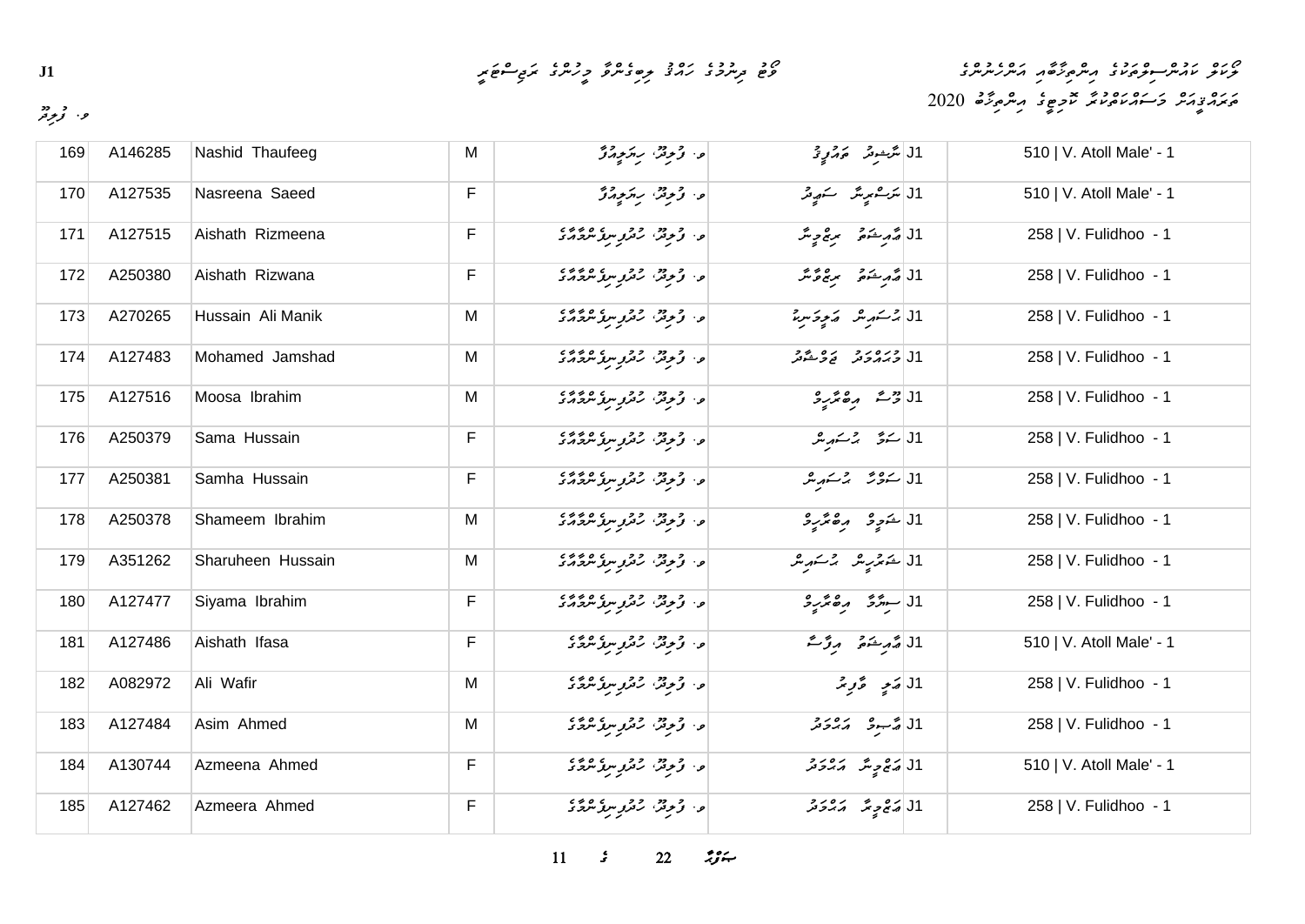*sCw7q7s5w7m< o<n9nOoAw7o< sCq;mAwBoEw7q<m; wBm;vB* م من المرة المرة المرة المرجع المرجع في المركبة 2020<br>مجم*د المريض المربوط المربع المرجع في المراجع المركبة* 

| 186 | A099453 | Hassan Ahmed Manik         | M           | ا و . و د ده د د و سرو مرد د                        | 11 ئەسەمىر بەرەردى بىر <i>ى</i> ر                  | 258   V. Fulidhoo - 1    |
|-----|---------|----------------------------|-------------|-----------------------------------------------------|----------------------------------------------------|--------------------------|
| 187 | A102851 | Hussain Ahmed Manik        | M           | د کومه دوربردگردد ک                                 | 11 بر سور شهر مرد در در مرب <i>ر ب</i> ر           | 258   V. Fulidhoo - 1    |
| 188 | A127485 | Mohamed Adil               | M           | د کوچن ريزو سرگرمرد د                               | J1 <i>ڈیز م</i> حقہ گھری گھر                       | 258   V. Fulidhoo - 1    |
| 189 | A113017 | <b>Mohamed Wafir Ahmed</b> | M           | د کوچین گور مورد در در د                            | 11 <i>وبروبرو په و پروب</i> رو                     | 510   V. Atoll Male' - 1 |
| 190 | A250711 | Sana Ali Wafir             | $\mathsf F$ | و· وګوفر، رفروسوکرمړنۍ                              | J1 س <i>ن</i> متر <sub>ض</sub> رِ عُ <i>و</i> مُدْ | 258   V. Fulidhoo - 1    |
| 191 | A250335 | Sham Ali Wafir             | M           | ە· ۇجەنز، رەزىبىر ئىبرۇ                             | J1 ڪُر <i>و <sub>مک</sub>و وُويز</i>               | 252   ADh. Dhigurah - 1  |
| 192 | A048127 | Shareefa Mohamed           | F           | و· وګوفر، رفروسوکرمړنۍ                              | J1 خ <i>وبوڭ دېم</i> ردونر                         | 258   V. Fulidhoo - 1    |
| 193 | A250451 | Abdulla Suraah Ahmed       | M           | ه . وُمِنْ رُکْسُرْرِسُّ                            | 11 مەھىراللە جۇيز مەرد                             | 510   V. Atoll Male' - 1 |
| 194 | A127498 | Azeeza Ali                 | F           | ە · ئۇچىق شەھرىرىگە                                 | J1 <i>ڇُي ڇَ ڇَ</i>                                | 258   V. Fulidhoo - 1    |
| 195 | A061556 | Gasim Hussain              | M           | ه . و <i>وقرار را شهر پ</i> رس                      | J1 تۇسو <i>ق بى</i> شمېرى <i>ش</i>                 | 258   V. Fulidhoo - 1    |
| 196 | A250447 | Ibrahim Saaif              | M           | ە · ئۇچىق شەھرىرىگە                                 | J1 رەئىر ئەرز                                      | 510   V. Atoll Male' - 1 |
| 197 | A127467 | Nazim Gasim                | M           | ە· ئۇچەش شەھرىرىتىگە                                | 11 مئى <sub>نج</sub> ۇ گ <sub>ەسى</sub> ر          | 258   V. Fulidhoo - 1    |
| 198 | A127464 | Nizara Gasim               | $\mathsf F$ | ه . و وقرأ الرحم مرسمة الله عن                      | 1ل س <sub></sub> يچ مٿر گ <sup>ي</sup> -وگر        | 510   V. Atoll Male' - 1 |
| 199 | A248992 | Shamweel Ahmed             | M           | ە· ئۇچەش راھىرىدىكى                                 | J1 ڪو <i>ي دي دور</i>                              | 510   V. Atoll Male' - 1 |
| 200 | A156365 | Abdul Jaleel Aboobakur     | M           | د . و وو . د د د د د .<br>  د . و د تر . سومرو اړ . | 11 رەدەر دەرەدە                                    | 258   V. Fulidhoo - 1    |
| 201 | A127527 | Adam Haneef                | M           | ه . و دو . و د و د د .<br>ه . و د تر .              | 11 م <i>م</i> ترو برس <i>و</i>                     | 258   V. Fulidhoo - 1    |
| 202 | A284142 | Aminath Mohamed            | F           | ه . و دو . و د و د د .<br>م . و و تر . موترو بر د   | 11 <i>مُوسَعْ دَيَمُ دو</i>                        | 258   V. Fulidhoo - 1    |

 $12$  *s*  $22$  *n***<sub>s</sub>**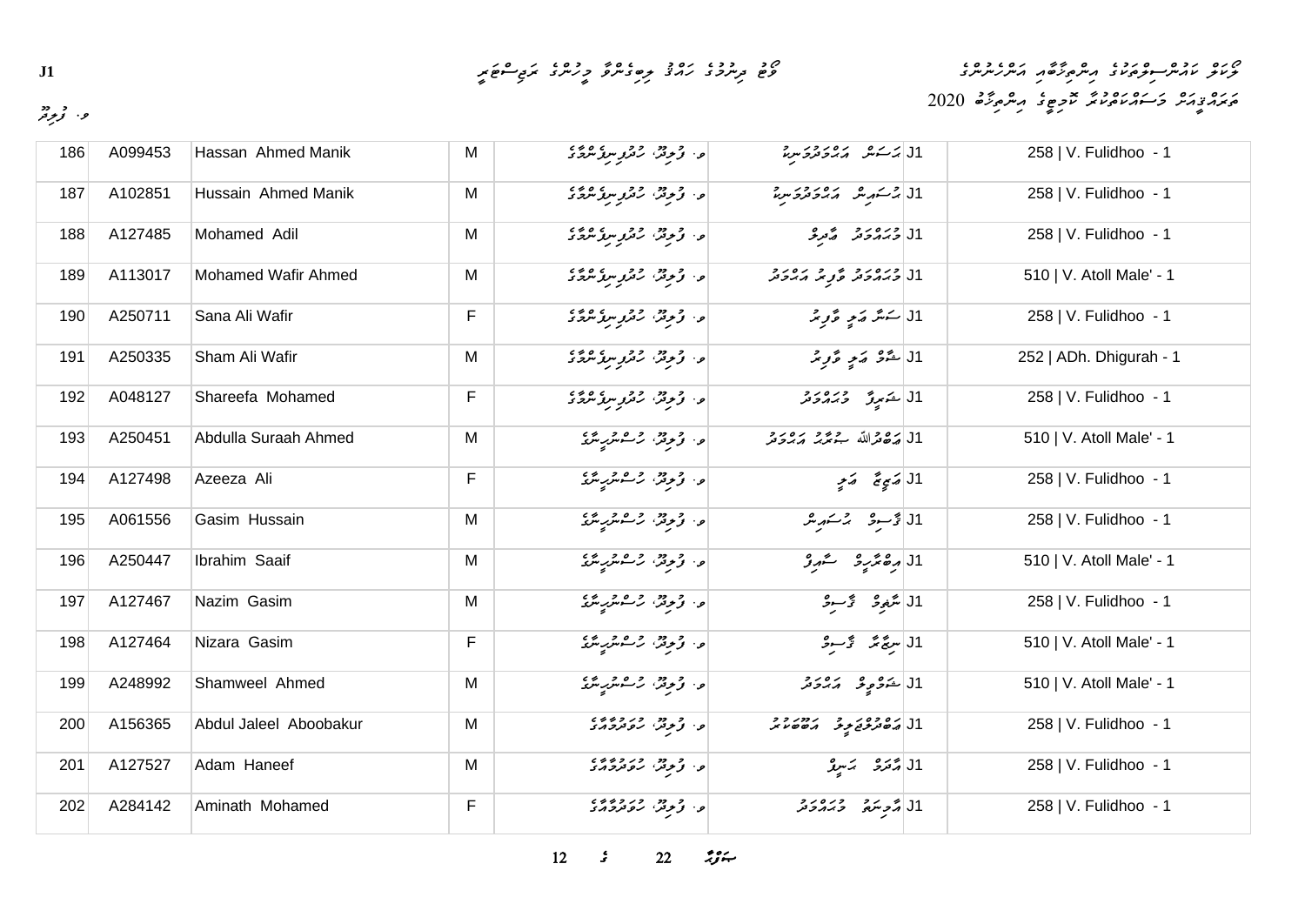*sCw7q7s5w7m< o<n9nOoAw7o< sCq;mAwBoEw7q<m; wBm;vB* م من المرة المرة المرة المرجع المرجع في المركبة 2020<br>مجم*د المريض المربوط المربع المرجع في المراجع المركبة* 

| 203 | A127531 | Ibrahim Fifshan                | M           | ه . و ود در دوره و                                 | J1 مەھم <i>گرى</i> بورگىشىل                                      | 258   V. Fulidhoo - 1      |
|-----|---------|--------------------------------|-------------|----------------------------------------------------|------------------------------------------------------------------|----------------------------|
| 204 | A121867 | Mariyam Nisama                 | F           | ه . و ود در دوره .<br>م . و وش                     | J1 <i>وبروو س</i> رگرمی                                          | 258   V. Fulidhoo - 1      |
| 205 | A284155 | Mohamed Azmee                  | M           | ه . و دو . و د و د د .<br>ه . و د تر . ره ترو بر د | J1 <i>ديرورو ده</i>                                              | 258   V. Fulidhoo - 1      |
| 206 | A250718 | Moosa Abdul Jaleel             | M           | ه . و دو . و د و د د .<br>ه . و د فر . موترو بر د  | J1 جي شه په <i>موړنو پو</i> لو                                   | 258   V. Fulidhoo - 1      |
| 207 | A127558 | Abdulla Jaleel                 | M           | ه . و دو . و دوه .<br>م . و دِش ره مرو د           | J1 صَرْحَة مِرْاللّه        يَو جِرْحَر                          | 258   V. Fulidhoo - 1      |
| 208 | A127551 | Aboobakur Abdul Rahman         | M           | ه . و دو دروه .<br>د . و د ش                       |                                                                  | 258   V. Fulidhoo - 1      |
| 209 | A063685 | Ali Rasheed                    | M           | ه . و دو . و د و د .<br>ه . و و ش                  | J1 <i>ڇُجِ - مَرَ</i> حو <i>مَرُ</i>                             | 258   V. Fulidhoo - 1      |
| 210 | A234973 | Fathimath Thooba Hussain       | F           | ه . و دو . و د و د .<br>ه . و و ش                  | 11 <i>ؤوده وهه برڪه</i> مر                                       | 258   V. Fulidhoo - 1      |
| 211 | A250650 | Ismail Rishwan Ibrahim Rasheed | M           | ه . و دو . و د و د .<br>م . و د ش . ره مرو د       | 11 برشۇش رەئرى <sub>ر</sub> ۇ بر <sub>ىشونر</sub><br>برڪبۇ پر بۇ | 284   Dh. Kudahuvadhoo - 1 |
| 212 | A083025 | Khalida Abdul Raheem           | $\mathsf F$ | ه . و دو . و د و د .<br>م . و د ش . ره مرو د       | J1 <i>ڈونڈ مقوم تربر</i> و                                       | 258   V. Fulidhoo - 1      |
| 213 | A234975 | Mohamed Afzal                  | M           | ه . و دو . و د و د .<br>ه . و و تر . ره ترو د      | J1 <i>ۋېزەر دې</i> مۇشكى                                         | 510   V. Atoll Male' - 1   |
| 214 | A250647 | Nazeedha Aboobakuru            | $\mathsf F$ | ه . و دو . و د و د .<br>ه . و و تر . ره ترو د      | 11 سَ <sub>بِع</sub> ِ <i>شَرْ مَرْهُ صَ</i> عَ مَدَ             | 258   V. Fulidhoo - 1      |
| 215 | A127500 | Aishath Shahula                | $\mathsf F$ | ه . وقوقر ، فأقربتموهي                             | J1 مُرمِسَمَّ شَرْتَزَ                                           | 4   HA. Hoarafushi - 1     |
| 216 | A127503 | Ayaz Haroon                    | M           | و· وُمِنْ وَوَرْ مِنْ وَمُرَ وَمُرَةٍ              | J1 <i>הگ</i> ی گیرمبر                                            | 258   V. Fulidhoo - 1      |
| 217 | A037960 | Haroon Abdul Rahman            | M           | ه . وُمِنْ يَوَرُبُوهُ بِهِ                        | 11 <i>دوه ده ده ده ده وه</i>                                     | 258   V. Fulidhoo - 1      |
| 218 | A127501 | Ibrahim Faroog                 | M           | ه . وُمِنْ يَوَرُبُوهُ بِهِ                        | J1 <sub>م</sub> ەمگرى <sub>د</sub> ۇ ئ <sup>ەمدى</sup> د         | 258   V. Fulidhoo - 1      |

 $13$  *s*  $22$  *n***<sub>s</sub>**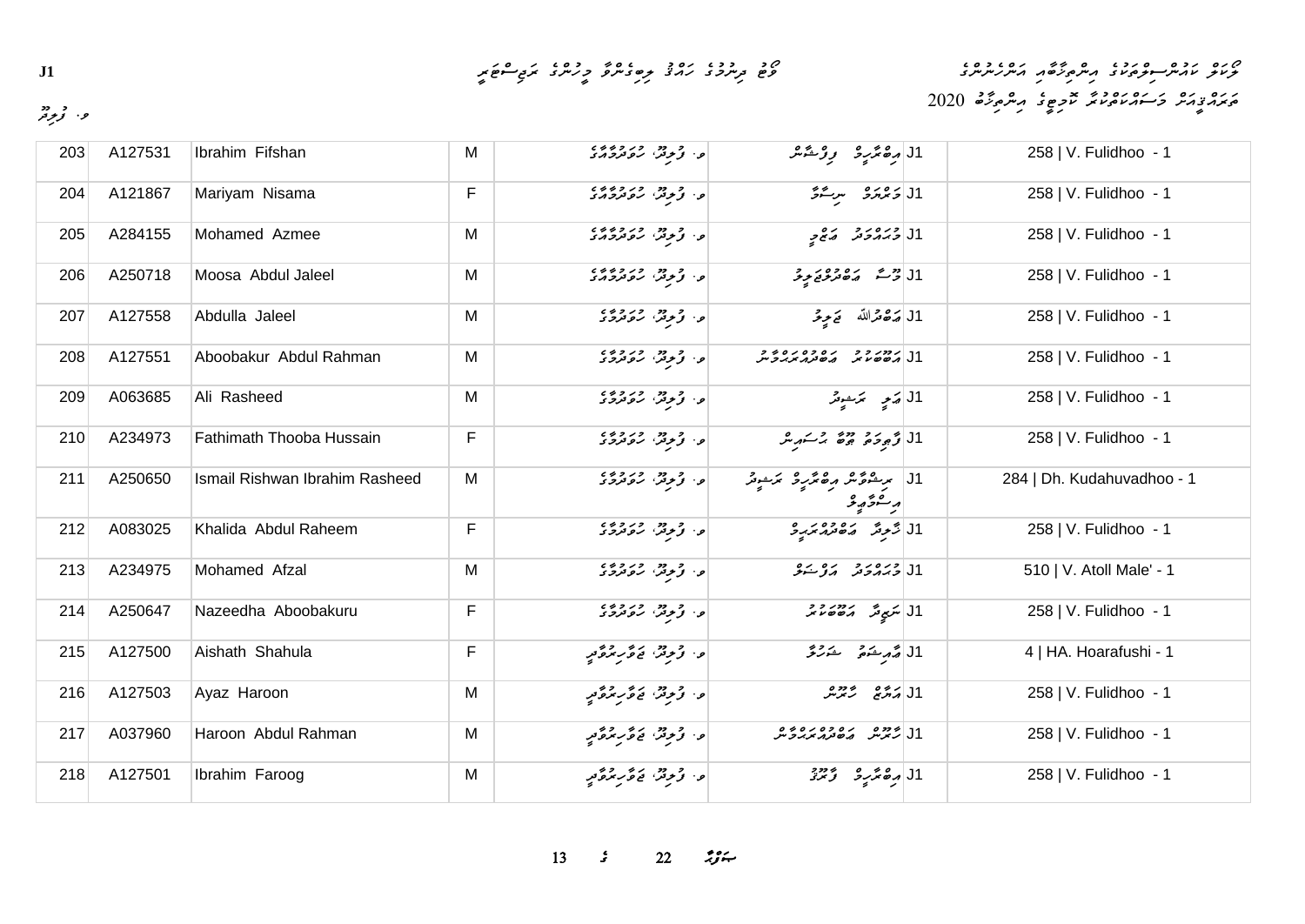*sCw7q7s5w7m< o<n9nOoAw7o< sCq;mAwBoEw7q<m; wBm;vB* م من المرة المرة المرة المرجع المرجع في المركبة 2020<br>مجم*د المريض المربوط المربع المرجع في المراجع المركبة* 

| 219 | A250338 | Mariyam Zahira         | $\mathsf{F}$ | و· وُوِيْرُ نَے وَرِ بَرْوَيْرِ          | J1 <i>حەمدى تج ب</i>                           | 258   V. Fulidhoo - 1        |
|-----|---------|------------------------|--------------|------------------------------------------|------------------------------------------------|------------------------------|
| 220 | A067145 | Mohamed Niyaz          | M            | ه . وَوِقْرُ كَاكَابِ بَرْكَامٍ          | J1 <i>ۋېرو دۇ</i> س <i>ېرى</i>                 | 378   Hithadhoo Ehenihen - 1 |
| 221 | A078632 | Naail Bin Haroon       | M            | ه . وقوقر ، فأقربتموهي                   | J1 متَدِعْرِ صِنْرَ سَ <sup>عِيد</sup> ِهِ     | 510   V. Atoll Male' - 1     |
| 222 | A250352 | Niuma Haroon           | F            | ه . وقوقر ، فأقربتموهي                   | J1 سم <i>م</i> ع محمد محمد الله                | 284   Dh. Kudahuvadhoo - 1   |
| 223 | A094867 | Abdulla Shahdhan       | M            |                                          | J1 مَەھْتَراللە خەرقەتتىر                      | 258   V. Fulidhoo - 1        |
| 224 | A071205 | Ahmed Zahir            | M            | و· وقوم نے وزیرون                        | J1 <i>مَدْدْ دَوْ</i> مِحْ سِمْر               | 258   V. Fulidhoo - 1        |
| 225 | A011390 | Fazna Dawood           | F            | و· وُفْرُسٌ فَالْقُرْبِرُوْدَ            | J1 ئۈچ ئىر ئەدەب <sub>ر</sub>                  | 258   V. Fulidhoo - 1        |
| 226 | A010804 | Mohamed Zahir          | M            | والمحموص فأقربهم                         | J1 <i>دېم</i> ده ځريز                          | 258   V. Fulidhoo - 1        |
| 227 | A011389 | Shahiya                | F            | د . و وو .<br>  د . و وفر . و څو د برو د | J1 شەرى <i>گە</i>                              | 463   Srilanka / Colombo - 4 |
| 228 | A291827 | Abdulla Imthiyaz Ahmed | M            | ه . و دو . وی . وی                       | 11 رَصْحْرَاللَّهُ مِرْحَمِّ مَنْ مَدَّدَمَّدَ | 510   V. Atoll Male' - 1     |
| 229 | A159910 | Shahban Ahmed          | M            | ه وود ده در ده                           | J1 خەرگەش مەردىر                               | 258   V. Fulidhoo - 1        |
| 230 | A291786 | Wadeefa Ali            | E            | ه وتوند ده دنج                           | 1ل  <i>وَمِرِوَّ_ مَ</i> حٍ                    | 510   V. Atoll Male' - 1     |
| 231 | A130417 | Hassan Adam Maniku     | M            | والمحروش كرماه والمقامر                  | J1 ئەسەش مە <i>ترۈ ئەس</i> ە                   | 258   V. Fulidhoo - 1        |
| 232 | A075299 | Thamheela Yoosuf       | $\mathsf{F}$ | ه ژونژ ووژی                              | J1 <sub>ھۇس</sub> ىر تەرىبۇ                    | 258   V. Fulidhoo - 1        |
| 233 | A146961 | Saamiya Ali            | F            | ه . وُمِنْ مَوْمِوَّ ، شَ                | J1 ڪ <sub>ُ</sub> وِيرَ <sub>صَ</sub> حِ       | 510   V. Atoll Male' - 1     |
| 234 | A130964 | Yoosuf Moosa           | M            | ه . وُمِنْ مَوْمِوَءُ لَمْ لَهُ الله     | J1 پر قسم و میشه میشد.                         | 510   V. Atoll Male' - 1     |
| 235 | A085216 | Ali Mansoor            | M            | ه وتونژا ورنژ                            | J1 <i>ڇَجِ چَسْبَ</i> يْرَ                     | 258   V. Fulidhoo - 1        |

 $14$  *s*  $22$   $23$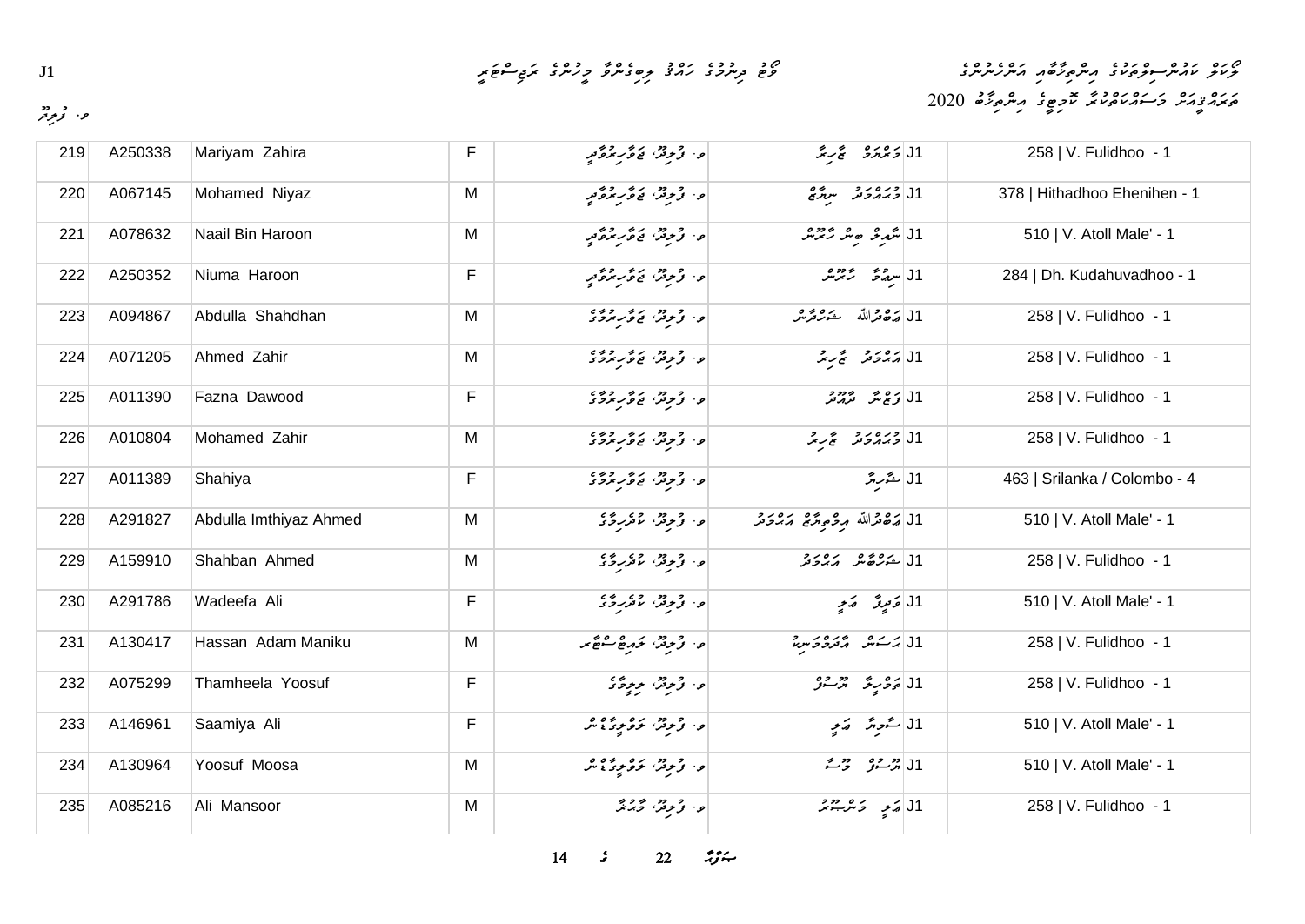*sCw7q7s5w7m< o<n9nOoAw7o< sCq;mAwBoEw7q<m; wBm;vB* م من المرة المرة المرة المرجع المرجع في المركبة 2020<br>مجم*د المريض المربوط المربع المرجع في المراجع المركبة* 

| 236 | A249003 | Sheewan Mansoor       | M           | ا و و وقراء و ديگر            | J1 خوصٌ مَرْسِعْ دَمَّرَ عَلَيْ مِنْ | 510   V. Atoll Male' - 1       |
|-----|---------|-----------------------|-------------|-------------------------------|--------------------------------------|--------------------------------|
| 237 | A248480 | Su uban Mansoor       | M           | ه وُمِنْ دُرُمْ               | 11 كەرگەش كەش <i>رى</i> دىر          | 258   V. Fulidhoo - 1          |
| 238 | A127596 | Fathimath Azura       | F           | ە . ۇرۇش كەكەش                | J1 <i>وڻهوخو ه</i> ُ پڻ              | 510   V. Atoll Male' - 1       |
| 239 | A250286 | lufa Shareef          | $\mathsf F$ | <sub>و: تو</sub> ثوثر، دَنوَے | 1ل <i>مەمۇشىغىنى</i> ۋ               | 258   V. Fulidhoo - 1          |
| 240 | A249001 | Mohamed Ifham Shareef | M           | د . وګويژ، ځځرگ               | 11 <i>وبرەرو مورد</i> ۇ خ <i>ىرو</i> | 258   V. Fulidhoo - 1          |
| 241 | A123092 | Abdul Sattar Mohamed  | M           | ه . و وده ځومترونو            | 11 <i>مقوم موموم</i> وبرورد          | 567   Villimale' Ehenihen - 2  |
| 242 | A331020 | Ahmed Akram           | M           | ه و وه به در دور              | J1 <i>ה</i> הכנה הטיקפ               | 258   V. Fulidhoo - 1          |
| 243 | A250169 | Aishath Seema         | F           | و· وفوقرا وتجاه برود          | 11 مەم شىم سىرى <sup>3</sup>         | 258   V. Fulidhoo - 1          |
| 244 | A127495 | Mohamed Faris         | M           | و· وفوقرا وتجاه برود          | J1 <i>ۋېزودنو ۋېر</i>                | 258   V. Fulidhoo - 1          |
| 245 | A250156 | Rameeza Moosa         | F           | ه و وه به در دور              | 11 <i>مَدَجِعٌ وَ"—ُ</i>             | 258   V. Fulidhoo - 1          |
| 246 | A127476 | Ramiza Mohamed        | F           | ه . وقوقر، وقرير مروى         | J1 بَرُدِيِّ دَبَرُ <i>دور</i>       | 258   V. Fulidhoo - 1          |
| 247 | A250136 | Ramla                 | $\mathsf F$ | ه . و وفر . د د بر د و د ،    | J1 بروڈ                              | 258   V. Fulidhoo - 1          |
| 248 | A101072 | Adam Zareer           | M           | ە . ۇوقۇ، كەشپى ئ             | J1 ۾ <i>قر</i> و تم <sub>مح</sub> مد | 258   V. Fulidhoo - 1          |
| 249 | A092961 | Ahmed Majid           | M           | ە . ۇوقۇ، كەشپى ئ             | J1 <i>مَدْوَمْہ وَّہِ م</i> ُ        | 258   V. Fulidhoo - 1          |
| 250 | A082969 | Hawwa Gasim Fulhu     | $\mathsf F$ | اء وتوفق وكريون               | J1 ئەرگە ئۇس <i>بوقۇ</i> ت           | 258   V. Fulidhoo - 1          |
| 251 | A028377 | Hawwa Shifaza         | F           | أوا وحجوش وكريم فحر           | 1ل  <i>بَرْدُهُ</i> شَعِرَّتَجُ      | 35   Kulhudhuffushi Uthuru - 1 |
| 252 | A127520 | Mohamed Firag         | M           | ە . ۇوش كەشپۇ                 | J1 <i>دې.د</i> ونر پ <i>رېز</i> تى   | 248   ADh. Mahibadhoo - 2      |

 $15$  *s*  $22$  *n***<sub>s</sub>** $\frac{2}{5}$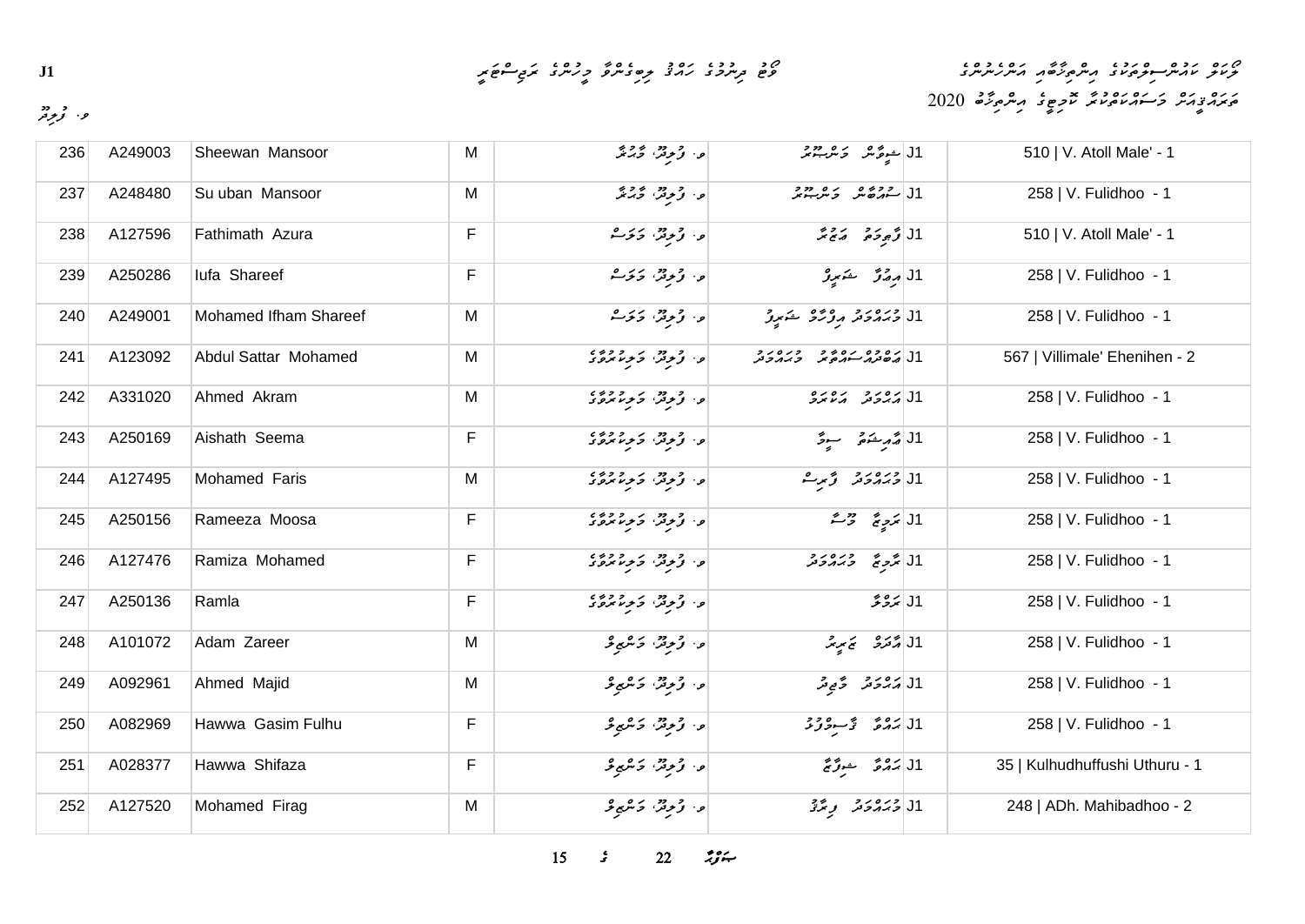*sCw7q7s5w7m< o<n9nOoAw7o< sCq;mAwBoEw7q<m; wBm;vB* م من المرة المرة المرة المرجع المرجع في المركبة 2020<br>مجم*د المريض المربوط المربع المرجع في المراجع المركبة* 

| 253 | A045122 | Naseer Moosa                  | M           | د و تونژ، ځندې تر                  | 1ل <sub>مک</sub> ر <sub>س</sub> ویمر وحرثے      | 258   V. Fulidhoo - 1    |
|-----|---------|-------------------------------|-------------|------------------------------------|-------------------------------------------------|--------------------------|
| 254 | A127519 | <b>Rilwan Naseer</b>          | M           | ه . و وِيْن دَسْءِ و               | 11 مرڪوڱنگر - س <i>رس</i> ومگر                  | 258   V. Fulidhoo - 1    |
| 255 | A082968 | Sanfa Naseer                  | F           | ه . و وِيْن دَسْءِ و               | J1 سەنتىرتى سىمبىيەتتىر                         | 258   V. Fulidhoo - 1    |
| 256 | A036092 | Umar Zahir                    | M           | ه . ژونژ، دَسْهِ دْ                | J1 <i>ھج بڑ تج ب</i>                            | 258   V. Fulidhoo - 1    |
| 257 | A066904 | Adnan Hussain                 | M           | و· وقوفر، وبرحوى                   | 11 <i>مەمەنگىرى جىسكىم</i> بىر                  | 258   V. Fulidhoo - 1    |
| 258 | A250120 | Aishath Nasiha                | F           | ه . و وقرا د برگرده و <del>.</del> | J1 مەم ئىكتە ئىشىنىڭە ئىشلارنىڭ بىر             | 258   V. Fulidhoo - 1    |
| 259 | A057099 | Aminath Nashida               | F           | ه وتوفر وبر دوء                    | J1 مَرْحِ سَرَمَ <sub>ةُ</sub> سَنَ مِشْبِعَثَر | 258   V. Fulidhoo - 1    |
| 260 | A250124 | Shiyaana Adnaan               | F           | و· وقوفر، وبرحوى                   | 1ل ھوتر <i>تر مقرنگريز</i>                      | 258   V. Fulidhoo - 1    |
| 261 | A080220 | Aminath Ali                   | F           | أوا وتحوفرا وحسرونمى               | 1ل  <i>مزَّدِ سَع</i> ْرَ مَرْمٍ                | 258   V. Fulidhoo - 1    |
| 262 | A359646 | Ibthisaam Abdul Gafoor        | $\mathsf F$ | ه وتوفر، وسروی                     | 11 رەم شى رە دەردد د                            | 510   V. Atoll Male' - 1 |
| 263 | A359647 | Imthinaan Abdul Ghafoor       | $\mathsf F$ | أوا وتحوقرا وحسروي                 | 11 م <i>ېڅمو شره د موه د ده د</i>               | 258   V. Fulidhoo - 1    |
| 264 | A127499 | Fathimath Zaheera             | F           | ه زوچر، ش <sub>عر</sub> و          | 1ل <i>وُّهوحَ</i> هُمَ تَحَرِيمٌ                | 258   V. Fulidhoo - 1    |
| 265 | A098280 | <b>Ismail Shareef Mohamed</b> | M           | اء و توفر، شموی                    | 11 مِــُوَّمِهِ وَ عَمَىٰ وَيَهُوَىٰ            | 258   V. Fulidhoo - 1    |
| 266 | A250707 | <b>Mohamed Aiman Shareef</b>  | M           | ه زوچر چ <sub>م</sub> و            | 11 <i>ديرورو بروتر خېږي</i>                     | 510   V. Atoll Male' - 1 |
| 267 | A114013 | Adam Waheed                   | M           | <sub>ی</sub> . وګویژ، بومړے        | 1ل  <i>مُ</i> تَرَدُّ ءَب <sub>َ</sub> تِرُ     | 258   V. Fulidhoo - 1    |
| 268 | A127475 | Aishath Samoona               | F           | أوا وكوفرا وتربرك                  | J1 مەم ئىشقى مەدىمەتكە                          | 510   V. Atoll Male' - 1 |
| 269 | A250821 | Falaah Adam                   | M           | ه . و څونژ، بر مرگ                 | J1 تونژچ گەند <i>ۇ</i>                          | 258   V. Fulidhoo - 1    |

 $16$  *s* 22  $29$   $-$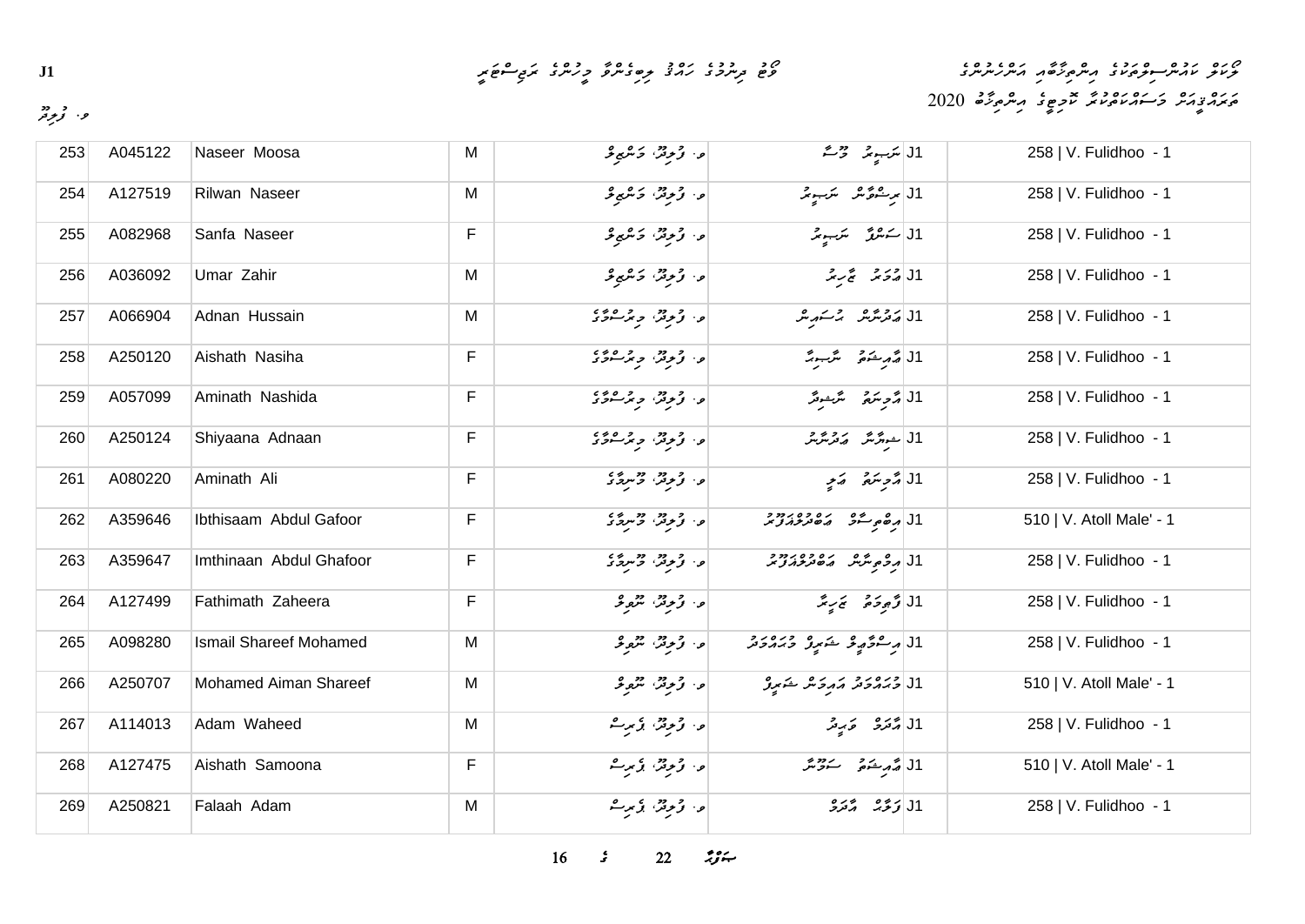*sCw7q7s5w7m< o<n9nOoAw7o< sCq;mAwBoEw7q<m; wBm;vB* م من المرة المرة المرة المرجع المرجع في المركبة 2020<br>مجم*د المريض المربوط المربع المرجع في المراجع المركبة* 

| 270 | A092450 | Hassan Waheed         | M           | ه . و ویژ، و برت                                                                                                                                                                                                                 | J1   يَرْسَسْ         وَرِيْرٌ                      | 258   V. Fulidhoo - 1    |
|-----|---------|-----------------------|-------------|----------------------------------------------------------------------------------------------------------------------------------------------------------------------------------------------------------------------------------|-----------------------------------------------------|--------------------------|
| 271 | A127473 | Jinah Adam            | M           | ه وتوفر ومرت                                                                                                                                                                                                                     | 11   <i>يې مگر°، گ<sup>ې</sup> تر</i> و             | 258   V. Fulidhoo - 1    |
| 272 | A146308 | Sharmeela Adam        | F           | ه وتوفر ومرث                                                                                                                                                                                                                     | J1 ڪَنگر <i>وِ ٿُر آگرد</i> و                       | 510   V. Atoll Male' - 1 |
| 273 | A250816 | Shiuna Adam           | F           | ه وتوفر ومرث                                                                                                                                                                                                                     | 1ل جوړش م <sup>ح</sup> رم                           | 510   V. Atoll Male' - 1 |
| 274 | A127474 | Zuhura Mohamed        | F           | ه و څونژ، و برگ                                                                                                                                                                                                                  | J1 يحريج محدود د                                    | 258   V. Fulidhoo - 1    |
| 275 | A250514 | Aishath Shamoos Faiz  | $\mathsf F$ | ە · ئۇمۇش ئەنگەر ھ                                                                                                                                                                                                               | 1ل مەم شىر مەدرىق ئ <i>ۇم</i> ج                     | 510   V. Atoll Male' - 1 |
| 276 | A158226 | Zayan Faiz            | M           | ە بۇ قرىق ئەش <i>ۇ</i> ش                                                                                                                                                                                                         | 1ل ئى <sub>قرىشى</sub> ئ <sub>ۇرمى</sub> ج          | 258   V. Fulidhoo - 1    |
| 277 | A127563 | Adam Khaleel          | M           | ه و دو ره ده ده د                                                                                                                                                                                                                | J1 ترتر <i>ی زوی</i>                                | 258   V. Fulidhoo - 1    |
| 278 | A036967 | Ahmed Gasim Fulhu     | M           | פי פיני ויס איני וייני וייני וייני וייני וייני וייני וייני וייני וייני וייני וייני וייני וייני וייני וייני ויי<br>פי פייני וייני וייני וייני וייני וייני וייני וייני וייני וייני וייני וייני וייני וייני וייני וייני וייני וייני | J1   ئەرىخەتىرى ئۆسى <i>رە دو</i> ر                 | 258   V. Fulidhoo - 1    |
| 279 | A250388 | Fainanu Gasim Fulhu   | M           | ه و دو ره ده ده.<br>د و دن                                                                                                                                                                                                       | 11 <i>ۆم مەڭدىن تۇسىۋۇ</i> تر                       | 258   V. Fulidhoo - 1    |
| 280 | A127455 | Fareesha Gasim Fulhu  | $\mathsf F$ | ه و دو ره ده ده د                                                                                                                                                                                                                | 1ل  <i>ۆپرىنڈ ئۇسوۋۇ</i> ر                          | 258   V. Fulidhoo - 1    |
| 281 | A127488 | Fathimath Sazuma      | F           | ه . و دو.<br>د . و دوش مرس سر سر                                                                                                                                                                                                 | J1 <i>وَّهِ دَهْ</i> سَنَّيْ                        | 258   V. Fulidhoo - 1    |
| 282 | A127468 | Haseena Adam          | $\mathsf F$ | ه و دو ره ده ده د                                                                                                                                                                                                                | J1 ئەسەمىر مەر <i>ە</i>                             | 258   V. Fulidhoo - 1    |
| 283 | A127454 | Ibrahim Khaleel       | M           | ه . و دو.<br>د . و دوش موسر ۱۸۷۷ و                                                                                                                                                                                               | J1 <sub>م</sub> ەمگەر ئىچى                          | 258   V. Fulidhoo - 1    |
| 284 | A127560 | Mohamed Gasim Fulhu   | M           | ه د وده ره برون                                                                                                                                                                                                                  | 11 <i>ۋېزو دو</i> تۇس <i>بۇ ۋ</i> ر                 | 258   V. Fulidhoo - 1    |
| 285 | A127449 | Hafeeza Adam          | $\mathsf F$ | ه د ود بره ده د                                                                                                                                                                                                                  | 1ل  <i>ټوپوچھ مگوری</i>                             | 510   V. Atoll Male' - 1 |
| 286 | A343553 | Mariyam Shaiha Waheed | F           | ه وجوده بره برده                                                                                                                                                                                                                 | J1 <i>كَ بُرْمَرْدُ ۖ شَهرتَ</i> ۖ <i>وَبِ</i> تِرْ | 258   V. Fulidhoo - 1    |

 $17$  *s*  $22$   $29$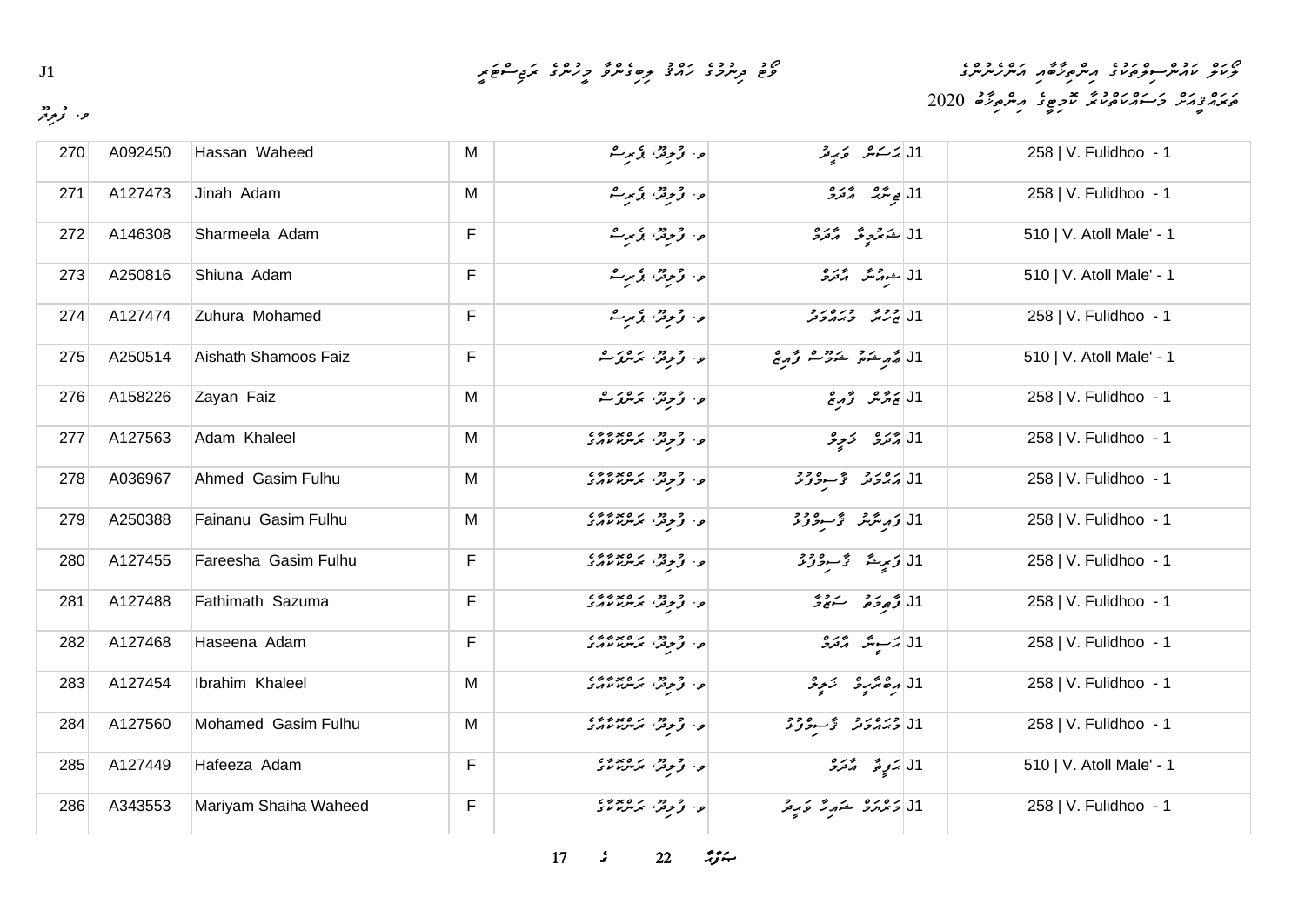*sCw7q7s5w7m< o<n9nOoAw7o< sCq;mAwBoEw7q<m; wBm;vB* م من المرة المرة المرة المرجع المرجع في المركبة 2020<br>مجم*د المريض المربوط المربع المرجع في المراجع المركبة* 

| 287 | A250603 | Rafhan Ahmed        | M           | ه وجود ره برده                  | J1 <i>ټرور پورې د</i> رو                  | 258   V. Fulidhoo - 1    |
|-----|---------|---------------------|-------------|---------------------------------|-------------------------------------------|--------------------------|
| 288 | A143973 | Shifaz Ibrahim      | M           | ه د ود بره ده ده                | J1 ڪو <i>ڙي دھترب</i> و                   | 510   V. Atoll Male' - 1 |
| 289 | A127541 | Adam Inaz           | M           | ه ژوئژ، شوره د                  | J1 مُرترد م <i>سَنَّ</i> ج                | 510   V. Atoll Male' - 1 |
| 290 | A127555 | Aishath Ilma        | F           | ه ژوئژ، شوره د                  | J1 مەم ھەر مەم ئەرگەنگە                   | 258   V. Fulidhoo - 1    |
| 291 | A250538 | Aishath Inayaa      | F           | ه ووص شعره د گر                 | J1 مەم شىقى مەمتى <i>گ</i>                | 258   V. Fulidhoo - 1    |
| 292 | A127549 | Asiyath Mohamed     | $\mathsf F$ | ه . وُمِيْنْ سُمْوِهِ وُّ       | J1 م <sup>ح</sup> سور محدود در در در در ا | 258   V. Fulidhoo - 1    |
| 293 | A127544 | Zeeniya Ahmed       | F           | ه ووده شوه د گر                 | J1 <sub>مج</sub> سِرَتُہ مَہْدَوَمَّر     | 258   V. Fulidhoo - 1    |
| 294 | A075346 | Aminath Badoora     | F           | ه ژوند سود                      | J1 أُمَّ صِنَعْ مَصْرَبَّمَّ              | 258   V. Fulidhoo - 1    |
| 295 | A250446 | Ibrahim Uwayis      | M           | ه وګونژ، سوړژ                   | J1 مەھم <i>گىي</i> ھەمرىشە                | 258   V. Fulidhoo - 1    |
| 296 | A160922 | Lujain Zubair       | F           | ه ژوئژ، سوړژ                    | 11 تحق <i>م م</i> شرح <i>قام</i> تر       | 258   V. Fulidhoo - 1    |
| 297 | A000315 | Zubair Gasim        | M           | ه ژوئژ، سوړژ                    | J1 ئ <i>ے غہر بڑ</i> ٹڑ سوڑ               | 258   V. Fulidhoo - 1    |
| 298 | A238324 | Shameema Ibrahim    | F           | ه و وقرقه جوړنگه                | J1 ڪوچ <i>مڻ گرد</i> و                    | 258   V. Fulidhoo - 1    |
| 299 | A096168 | Abdul Rasheed Abbas | M           | ە · زېږېز، ش <sub>ى</sub> ستىرى | 11 كەھەر كەنبەتر كەرگەت ب                 | 258   V. Fulidhoo - 1    |
| 300 | A205986 | Abdulla Niyaz       | M           |                                 | J1 كەھەراللە س <i>ىڭ ق</i>                | 258   V. Fulidhoo - 1    |
| 301 | A141593 | Abdulla Rameez      | M           | <sub>و</sub> . ژوپژ، گرماندی    | J1 كەھەراللە ئىر <i>وغ</i>                | 510   V. Atoll Male' - 1 |
| 302 | A127526 | Ameena Abbas        | F           | ە · زېږېز، سىمسىرى              | 11 <sub>م</sub> ُح <i>ِسٌ مُهُ</i> صُّ    | 258   V. Fulidhoo - 1    |
| 303 | A127523 | Mohamed Azmath      | M           | ه دوره کرده و                   | 11 <i>دبر د ده د و د</i>                  | 258   V. Fulidhoo - 1    |

 $18$  *s*  $22$  *n***<sub>s</sub>**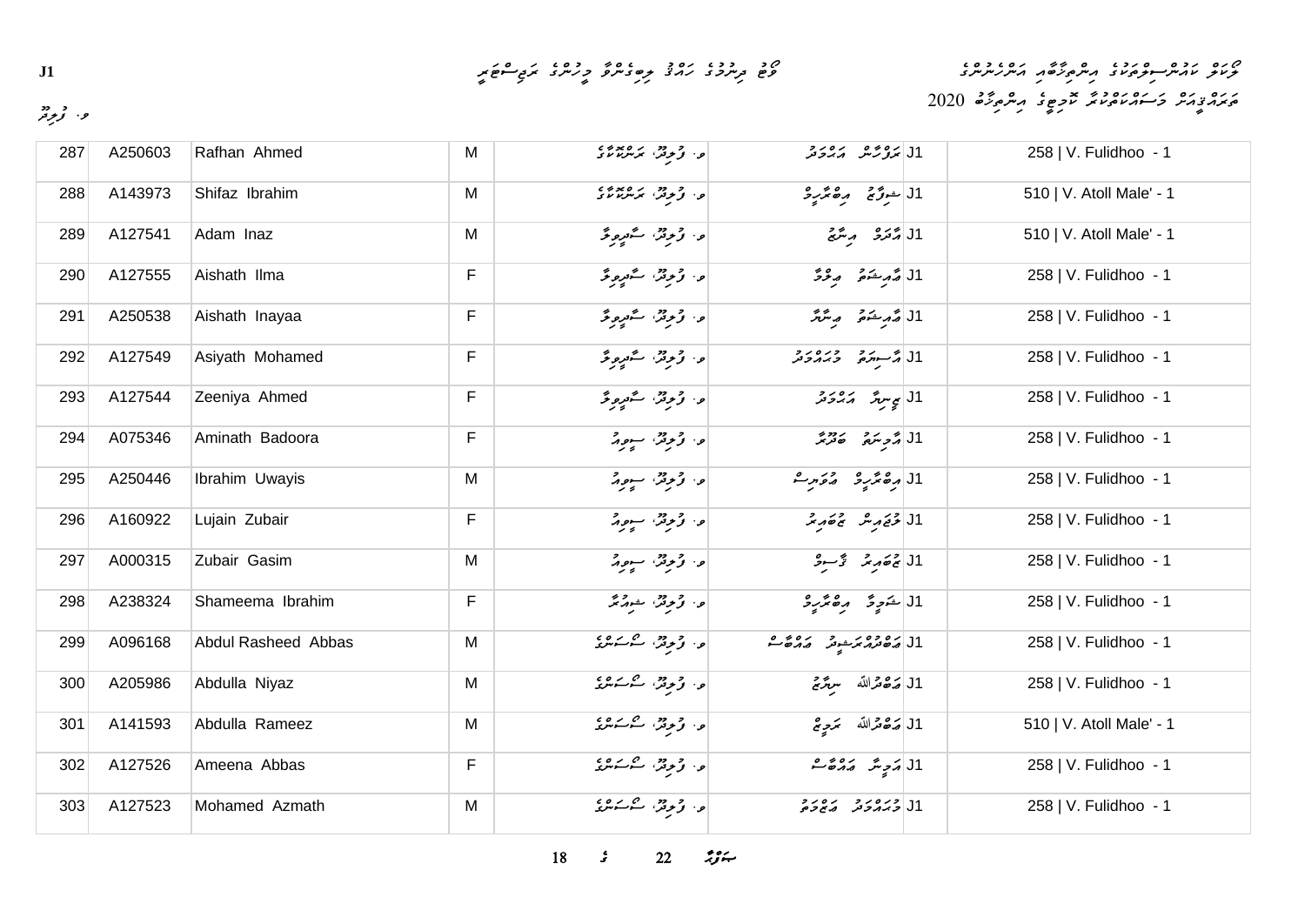*sCw7q7s5w7m< o<n9nOoAw7o< sCq;mAwBoEw7q<m; wBm;vB* م من المرة المرة المرة المرجع المرجع في المركبة 2020<br>مجم*د المريض المربوط المربع المرجع في المراجع المركبة* 

| 304 | A158565 | Sameena Abbas                 | $\mathsf F$  | ه . و دو. گرماند در ۱۳۵                    | J1 سَمَ <i>دِيدٌ مَهْدَهُ</i> مُ                                                                              | 258   V. Fulidhoo - 1    |
|-----|---------|-------------------------------|--------------|--------------------------------------------|---------------------------------------------------------------------------------------------------------------|--------------------------|
| 305 | A095879 | Zaheera Yoosuf                | $\mathsf F$  | ه . و دور مشکستگ                           | J1 ئىم پىتىش مې <del>ز د</del> و                                                                              | 258   V. Fulidhoo - 1    |
| 306 | A106446 | <b>Abdul Muhusin</b>          | M            | ه ووص سکره و                               | J1 <i>ھ. ھ. مرڅ چر جي</i> گر                                                                                  | 510   V. Atoll Male' - 1 |
| 307 | A095239 | Abdul Shakoor Yoosuf          | M            | د و وقرار سنگهود                           | 11 <i>ړه وه بردو و وه وه</i>                                                                                  | 258   V. Fulidhoo - 1    |
| 308 | A071685 | Aishath Irshada Abdul Shakoor | F            |                                            | 11 م من مع مسلم مع مده در دور در دور من مع مع در دور در من مع مع داران مع مع داران مع مع داران مع مع داران مع | 510   V. Atoll Male' - 1 |
| 309 | A095226 | Aneesa Saeed                  | $\mathsf F$  | ه دوم شهود                                 | J1 كەسىرىگە كەھ <sub>و</sub> تىر                                                                              | 258   V. Fulidhoo - 1    |
| 310 | A127537 | Asfag Abdul Shukoor           | M            | ه ووم شهود                                 | 1) كەسىرى مەھەر مەدەر                                                                                         | 510   V. Atoll Male' - 1 |
| 311 | A250872 | Fathimath Rifa                | $\mathsf F$  | ه ووص سکره و                               | 1ل <i>وَّج</i> وحَمَّ سِرَّ                                                                                   | 510   V. Atoll Male' - 1 |
| 312 | A250869 | Mohamed Shanyz                | M            | ه ووص سکره و                               | J1 <i>ۋېزودۇ</i> ش <sup>ې</sup> رى                                                                            | 258   V. Fulidhoo - 1    |
| 313 | A127534 | Shifana Abdul Shakoor         | $\mathsf{F}$ | ه دوم شهره و                               | 1) خورځ شمېر موجود د دور د او د د د د ا                                                                       | 258   V. Fulidhoo - 1    |
| 314 | A250571 | Ahmed Saleem                  | M            |                                            | J1 <i>ړېری کې دی</i>                                                                                          | 258   V. Fulidhoo - 1    |
| 315 | A053383 | Bushree Moosa                 | M            | و· وفوقرٌ، ئوءِ بمورود                     | 1ل صحيح محرث <del>ة</del>                                                                                     | 258   V. Fulidhoo - 1    |
| 316 | A127490 | Jameela Hussain               | F            | والمحرفة كالمجوجود                         | J1 <sub>ق</sub> ے <sub>جو</sub> گر گرے ہر س                                                                   | 258   V. Fulidhoo - 1    |
| 317 | A127497 | Mohamed Shiham                | M            |                                            | J1 <i>دېزه دو</i> شو <i>گ</i> ۇ                                                                               | 258   V. Fulidhoo - 1    |
| 318 | A127511 | Aminath Rasheedha             | $\mathsf F$  | ه د ور دوره ده ده در م                     | J1 مُرْحِسَة مَنْ مَرْشَوْمُرٌ                                                                                | 510   V. Atoll Male' - 1 |
| 319 | A250478 | Hussain Amjad                 | M            |                                            | J1 پر <i>شمېر مروف</i> ونتر                                                                                   | 510   V. Atoll Male' - 1 |
| 320 | A250474 | Ibrahim Aslam                 | M            | ه د ورو روره وه ورو.<br>د ژبوش وري سازنوند | J1 مەھم <i>گىي</i> ى مەش <i>ۇۋ</i>                                                                            | 258   V. Fulidhoo - 1    |

 $19$  *s*  $22$  *n***<sub>s</sub>**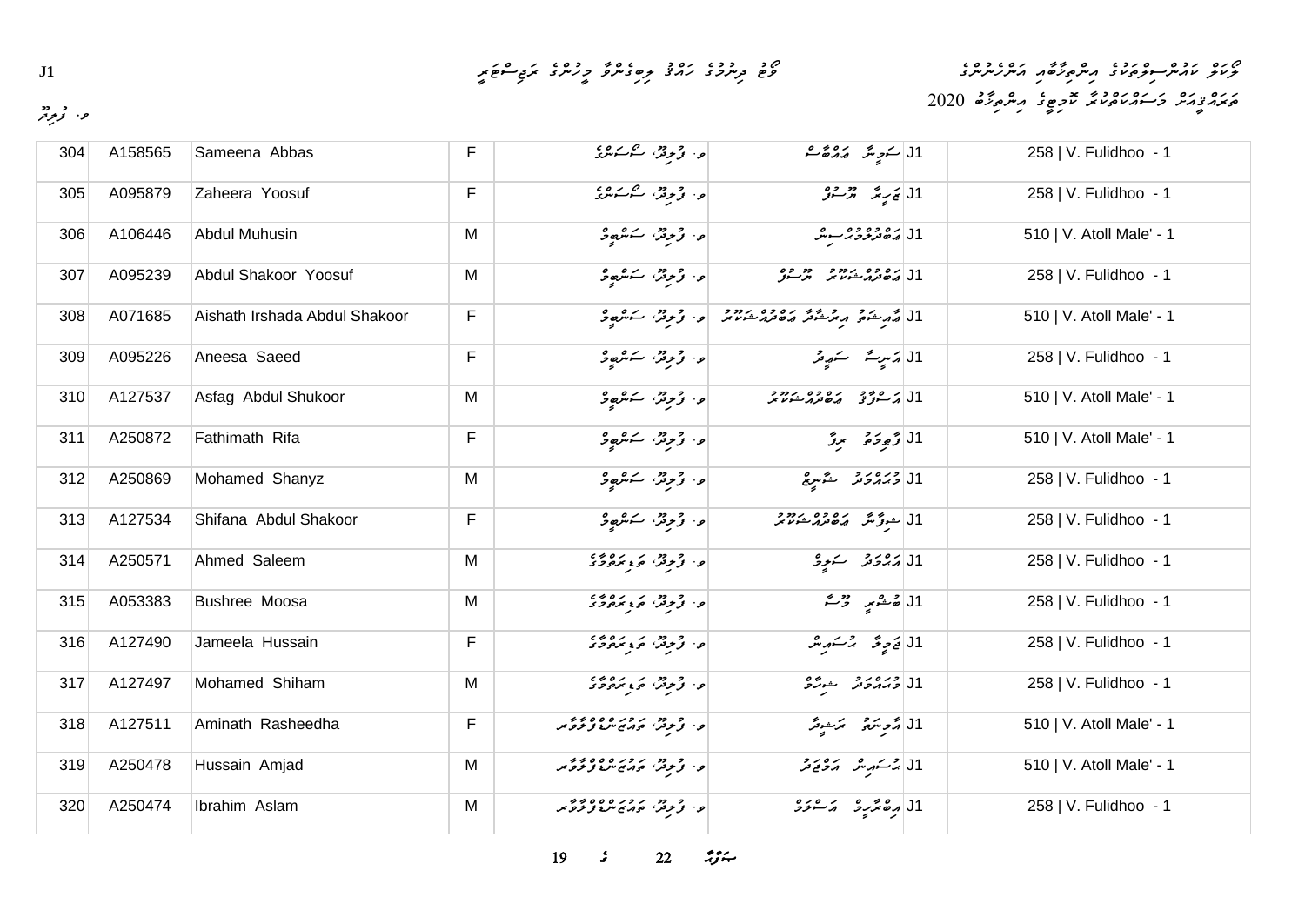*sCw7q7s5w7m< o<n9nOoAw7o< sCq;mAwBoEw7q<m; wBm;vB* م من المرة المرة المرة المرجع المرجع في المركبة 2020<br>مجم*د المريض المربوط المربع المرجع في المراجع المركبة* 

| 321 | A127517 | Mohamed Asraf        | M           | و و دو روره وه ووړ.<br>و ژبونه وه پاس ژبونو د        | J1 <i>دېمم</i> ونه کم شم <i>ون</i> ه               | 258   V. Fulidhoo - 1    |
|-----|---------|----------------------|-------------|------------------------------------------------------|----------------------------------------------------|--------------------------|
| 322 | A127512 | Moosa Silveen        | M           | و . و و . د وړه وه وو.<br>و . ووتر . وه م سو وترو مر | J1 تۇنئە سو <i>ئۇم</i> بىر                         | 510   V. Atoll Male' - 1 |
| 323 | A248997 | Maeesha Shaheem      | F           | ه و وجه عدود ک                                       | J1 <i>دَوِ</i> يشَ شَرِيْرَ                        | 510   V. Atoll Male' - 1 |
| 324 | A250187 | Mamdhooh Shaheem     | M           | ه وتوفر، عدووت                                       | J1 دەمەر شەرى                                      | 510   V. Atoll Male' - 1 |
| 325 | A156824 | Saira Ibrahim        | $\mathsf F$ | ه وتوفر، عدود ع                                      | J1 شەپرىگە مەھ <i>مگەي</i> ىۋ                      | 258   V. Fulidhoo - 1    |
| 326 | A127513 | Mariyam Rasheeda     | F           | ه وقرقرا مسرد و                                      | J1  <i>د چم</i> رو - <sub>مَرْشومَّر</sub>         | 258   V. Fulidhoo - 1    |
| 327 | A144007 | Ahmed Faiz           | M           | ه . وُمُوتِشْ هُمْرٍ                                 | J1 <i>مَدْدَوْرٌ وَّم</i> ُ مَ                     | 258   V. Fulidhoo - 1    |
| 328 | A250511 | Mohamed Eamaan Ahmed | M           | ه . وُمِعْرٌ، حَمْدٍ                                 | 11 <i>دې م</i> رو په <i>ډې م</i> رو تر             | 258   V. Fulidhoo - 1    |
| 329 | A057690 | Mohamed Waheed       | M           | ه . وُمِيْنٌ مُحَمَّدٍ                               | J1 <i>ۇنەۋەتى ق ب</i> وت <sub>ى</sub>              | 510   V. Atoll Male' - 1 |
| 330 | A124921 | Sazmeena Mohamed     | $\mathsf F$ | ه . وُمُومْرٌ، عُمَدُمْ.                             | J1 س <i>نوم ويدودو</i> ر                           | 258   V. Fulidhoo - 1    |
| 331 | A164721 | Shaiban Mohamed      | M           | ه . وقوش عُمَوَمِ                                    | 11 خەرق ھەمدە بول                                  | 258   V. Fulidhoo - 1    |
| 332 | A250732 | Aishath Hudha        | F           | و· وتحويل عمره عصر                                   | J1 مەم شەم ئىقر                                    | 258   V. Fulidhoo - 1    |
| 333 | A250736 | Ali Shifraaz         | M           |                                                      | 1ل  ر <sub>َم</sub> حٍ ہو تُرمَّ ج                 | 115   B. Kamadhoo - 1    |
| 334 | A250737 | Aminath Hidha        | F           |                                                      | 11 م <i>مَّ</i> حِ سَعَ <i>ة</i> بِقَّہ            | 510   V. Atoll Male' - 1 |
| 335 | A127543 | Hussain Shimal       | M           | ه . و ود .<br>ه . و وتر . و د و ر .                  | J1 ئەسەر شە <i>ھ</i> ۇ                             | 258   V. Fulidhoo - 1    |
| 336 | A250725 | Ibrahim Shafeeg      | M           | ه . و دو.<br>ه . و و تر . و د و ر .                  | J1 <sub>م</sub> ەمگرى <sub>د</sub> ۇ ش <i>وپ</i> ۇ | 258   V. Fulidhoo - 1    |
| 337 | A250734 | Mohamed Shafraaz     | M           | ه . و وه . و و و و و .                               | 11 <i>ډېره د د</i> شوربر <sub>دی</sub>             | 510   V. Atoll Male' - 1 |

 $20$  *s*  $22$  *n***<sub>s</sub>** $\frac{2}{5}$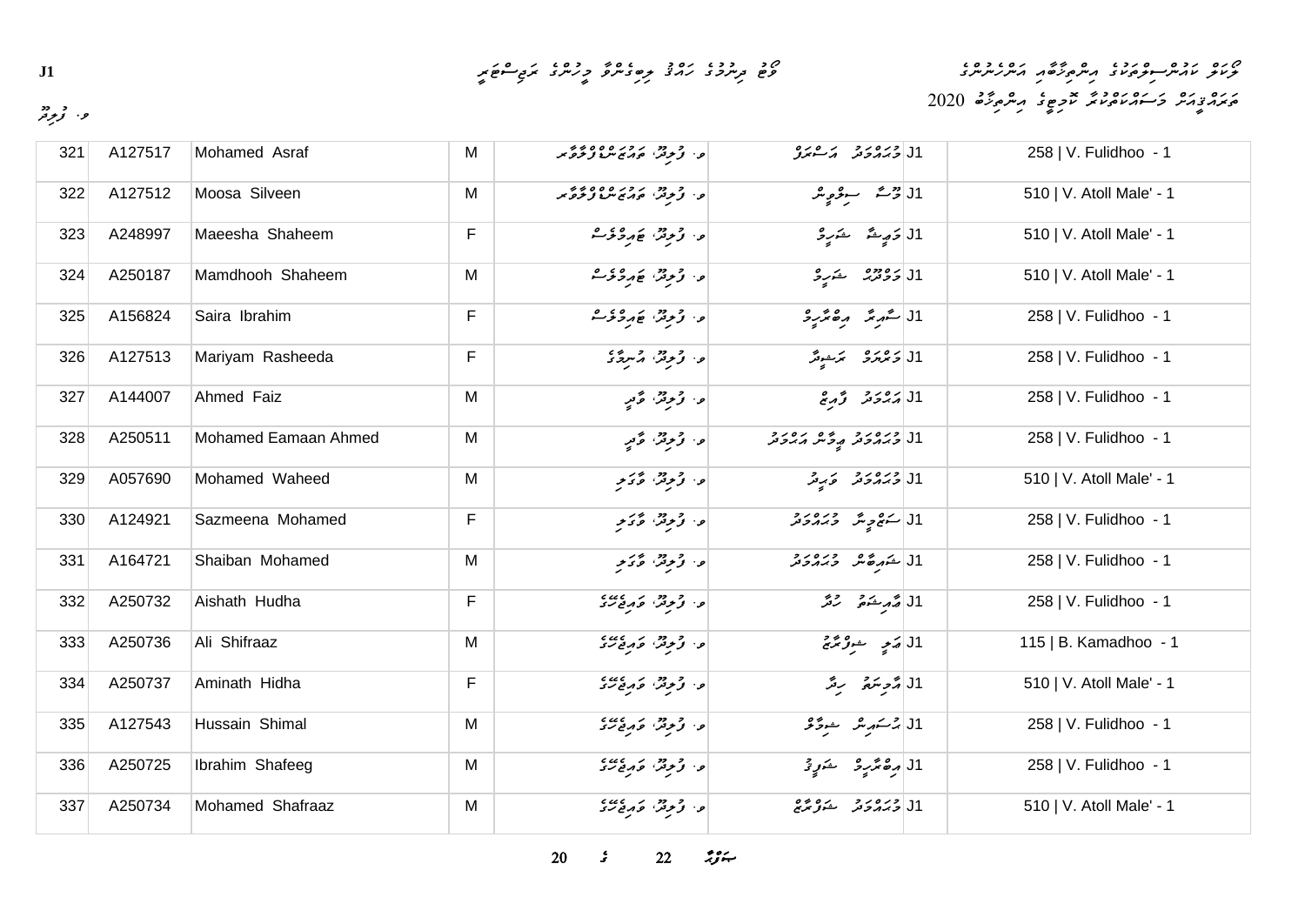*sCw7q7s5w7m< o<n9nOoAw7o< sCq;mAwBoEw7q<m; wBm;vB* م من المرة المرة المرة المرجع المرجع في المركبة 2020<br>مجم*د المريض المربوط المربع المرجع في المراجع المركبة* 

| 338 | A127539 | Sadhna Mohamed       | $\mathsf{F}$ | ه ژوپژ ءَ دور                                                                                        | J1 گەنرىتر ب <i>ەرەرە</i>                                                                           | 258   V. Fulidhoo - 1         |
|-----|---------|----------------------|--------------|------------------------------------------------------------------------------------------------------|-----------------------------------------------------------------------------------------------------|-------------------------------|
| 339 | A045123 | Salma Abdul Rahman   | F            | ه . و ود .<br>ه . و وتر . و د و ر .                                                                  | J1 كورى ئەھەرمەر ئار                                                                                | 258   V. Fulidhoo - 1         |
| 340 | A127547 | Samsad Mohamed       | M            | د . و وده<br>  د . و وتر، غ د و ر                                                                    | 11 كور <i>بوده در در د</i>                                                                          | 258   V. Fulidhoo - 1         |
| 341 | A250730 | Shaazuleen Mohamed   | $\mathsf F$  | ه . و دو.<br>ه . و د تر . و د ق ر د                                                                  | J1 ڪئر <i>وين ڊبرور</i> و                                                                           | 258   V. Fulidhoo - 1         |
| 342 | A121833 | Ahmed Shareef        | M            | ه . وُمِرْشَ هُ سِرْدًى                                                                              | J1 <i>ەردۇر خىرۇ</i>                                                                                | 258   V. Fulidhoo - 1         |
| 343 | A116622 | Fathimath Reesha     | $\mathsf F$  | و· وُوِيْرُ، وَسِرْدُوْ                                                                              | 1ل <i>وُّهِ وَهُ</i> مِيسٌمُ                                                                        | 510   V. Atoll Male' - 1      |
| 344 | A127533 | Naila Ibrahim        | $\mathsf F$  | ه وتوفر، وسروٌوُ                                                                                     | J1 سَمَدِ مَنْ مَصَمَّرِ فِي الْمَسَمَّةِ مِنْ الْمَسَمَّةِ مِنْ مِنْ الْمُسَمَّةِ مِنْ مِنْ مِنْ ا | 510   V. Atoll Male' - 1      |
| 345 | A250189 | Ruhusha Ibrahim      | $\mathsf{F}$ | و· وُفِرْشُ وَسِرْوَى                                                                                | J1 بررْجُ م <i>ەھترى</i> رۇ                                                                         | 510   V. Atoll Male' - 1      |
| 346 | A117467 | Siyaanath Ibrahim    | F            | و· وُفِرْشُ وَسِرْدَى                                                                                | J1 سو <i>مرىتى مەھەتب</i> و                                                                         | 635   Hulhumale', Ehenihen-21 |
| 347 | A127529 | Zahira Ibrahim       | $\mathsf{F}$ | و· وُفِرْشُ وَسِرْدَى                                                                                | J1 ئ <sub>ى</sub> بەشقە مەھە <i>تگەي</i> ىۋ                                                         | 258   V. Fulidhoo - 1         |
| 348 | A127530 | Zuhuriyya Mohamed    | F            | و· وُمِرْشُ وَسِرْدًى                                                                                | J1 <i>پي جمهور و ده و د</i> و                                                                       | 258   V. Fulidhoo - 1         |
| 349 | A103352 | <b>Abdul Sattar</b>  | M            | ه . وحوقر، وكسف المرد و                                                                              | J1 ەھەر مەھ بىر                                                                                     | 258   V. Fulidhoo - 1         |
| 350 | A127489 | Aminath Gasim Fulhu  | $\mathsf F$  | ه . وحوص الله عاصر عليه الله عليه الله عليه الله عليه الله عليه الله عليه الله عليه الله عليه الله ع | 1J مُرْمِسَهُ گَ مِوْرُكُمْ }                                                                       | 258   V. Fulidhoo - 1         |
| 351 | A250389 | Fathimath Jumana     | $\mathsf{F}$ | ه . وحوقر، وكسفا كروم و                                                                              | J1 <i>وُجِ دَو</i> مِوْسُر                                                                          | 510   V. Atoll Male' - 1      |
| 352 | A248989 | Shaifan Abdul Sattar | M            | ه . وحوقر، وكسفا سكر و                                                                               | 11 خوړوگس مەھ رەر دە بود                                                                            | 258   V. Fulidhoo - 1         |
| 353 | A250386 | Sirhaan Abdul Sattar | M            | ه . و ووز، و شوه شهر ؟                                                                               | 11 - دوم د مصره سهمور                                                                               | 510   V. Atoll Male' - 1      |
| 354 | A063636 | Abdul Raheem Mohamed | M            | ه و و ده ه ده می                                                                                     | 11 رەدەبر ۋرەرد                                                                                     | 258   V. Fulidhoo - 1         |

 $21$  *s*  $22$  *n***<sub>s</sub>**